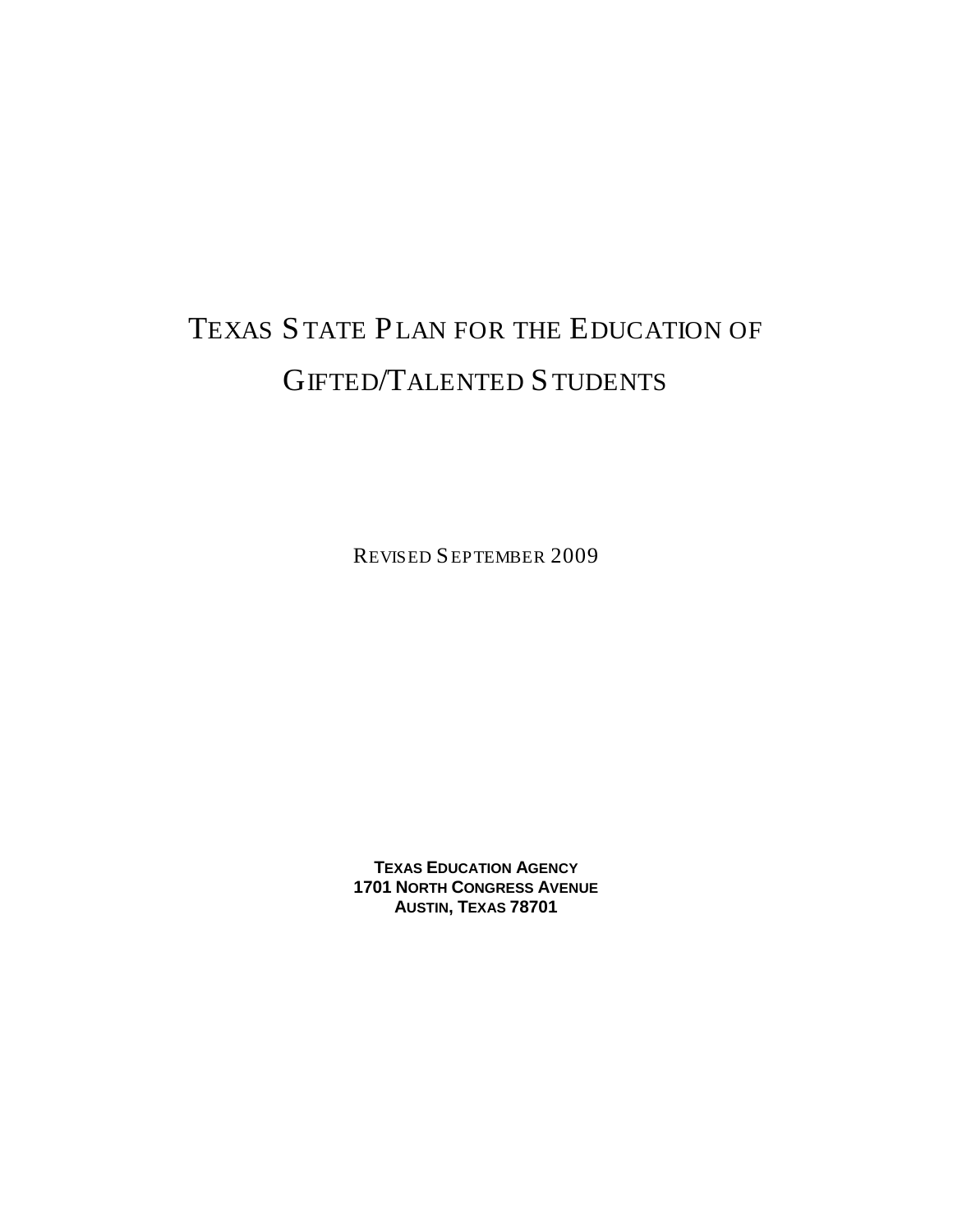#### Copyright © 2009 Notice

The materials are copyrighted © and trademarked ™ as the property of the Texas Education Agency (TEA) and may not be reproduced without the express written permission of TEA, except under the following conditions:

- Texas public school districts, charter schools, and Education Service Centers may reproduce and use copies of the Materials and Related Materials for the districts' and schools' educational use without obtaining permission from TEA.
- Residents of the state of Texas may reproduce and use copies of the Materials and Related Materials for individual personal use only without obtaining written permission of TEA.
- Any portion reproduced must be reproduced in its entirety and remain unedited, unaltered and unchanged in any way.
- No monetary charge can be made for the reproduced materials or any document containing them; however, a reasonable charge to cover only the cost of reproduction and distribution may be charged.

Private entities or persons located in Texas that are not Texas public school districts, Texas Education Service Centers, or Texas charter schools or any entity, whether public or private, educational or non-educational, located outside the state of Texas MUST obtain written approval from TEA and will be required to enter into a license agreement that may involve the payment of a licensing fee or a royalty.

For information contact Office of Copyrights, Trademarks, License Agreements, and Royalties Texas Education Agency 1701 N. Congress Ave. Austin, TX 78701-1494 Phone: 512-463-9270 or 512-463-9437 Email: copyrights@tea.state.tx.us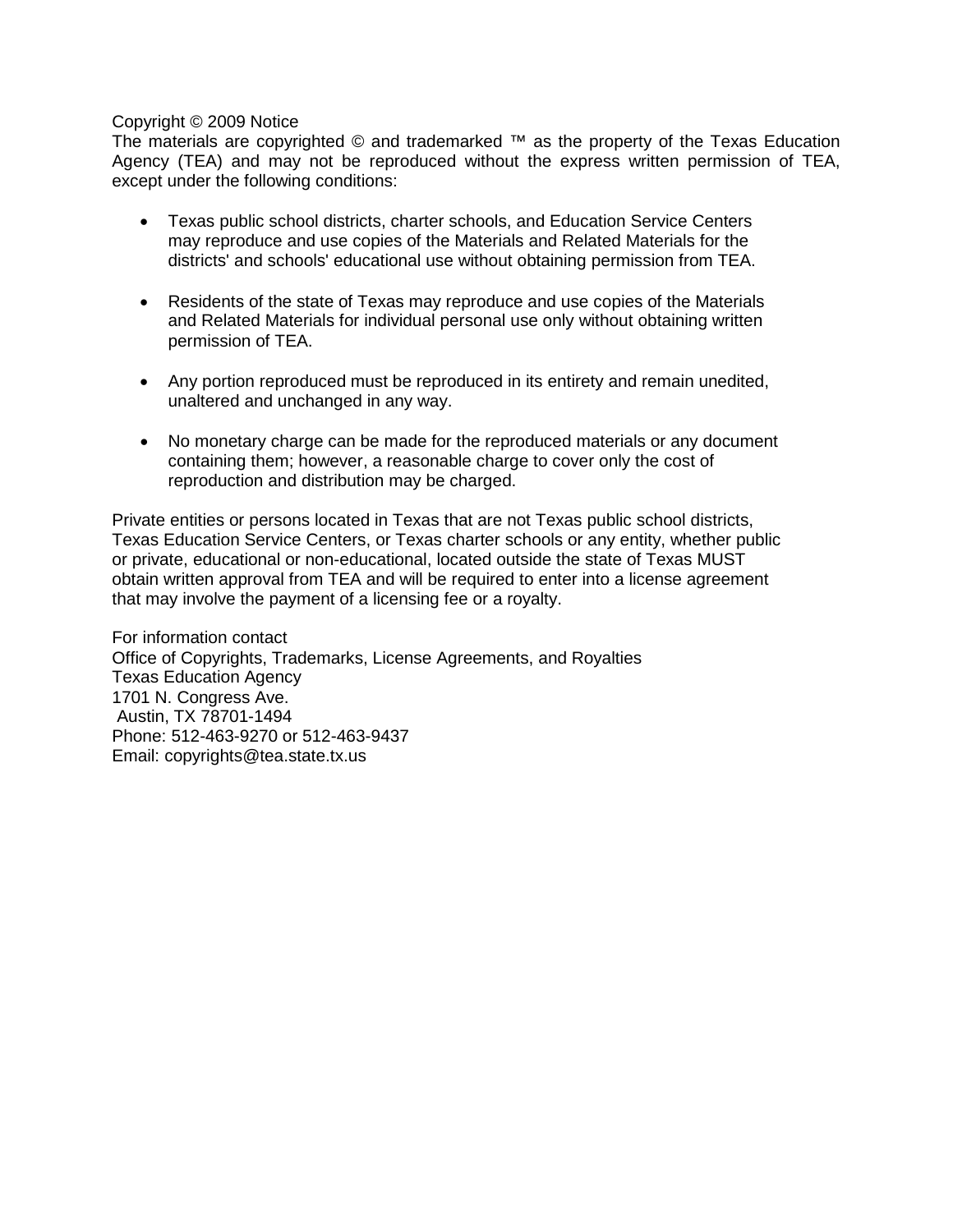

#### October 2009

I am pleased to support the State Board of Education's (SBOE's) recent approval of a revised *Texas State Plan for the Education of Gifted/Talented Students* (State Plan). The 2009 version of this document provides requirements for and guidance to districts as they meet the unique needs of an important special population in Texas.

The Texas Education Code (TEC) requires that the SBOE periodically update a state plan for the education of gifted/talented (G/T) students to guide school districts in establishing and improving services for identified students (TEC §29.123). The SBOE approved the updated language in September 2009. While the 2009 State Plan does not include any new requirements for districts, it does clarify requirements so that districts may more easily understand and meet them. It also makes use of new language and new recommendations which closely correspond to current research regarding best practices for G/T services.

One of the additions to the State Plan is the reference to and recommendation of the Texas Performance Standards Project (TPSP). First established through the General Appropriations Act of the  $76<sup>th</sup>$  Texas Legislature, the TPSP is now established by TEC  $\S 39.236$  (added by House Bill 3, 81<sup>st</sup> Texas Legislature) as the primary tool for assessing the effectiveness of gifted services. I am pleased to support the TPSP, the first assessment program of its kind *in the nation* for evaluation of G/T services.

Finally, as a result of the changes approved by the SBOE, the 2009 State Plan is fully aligned with the TEC requiring the responsibility for compliance monitoring of educational programs (TEC §7.028).

Through implementing the SBOE's newly-approved State Plan beginning in school year 2010- 2011, Texas districts will be better equipped to provide a meaningful and fruitful educational experience for their G/T students.

Robert Scott Commissioner of Education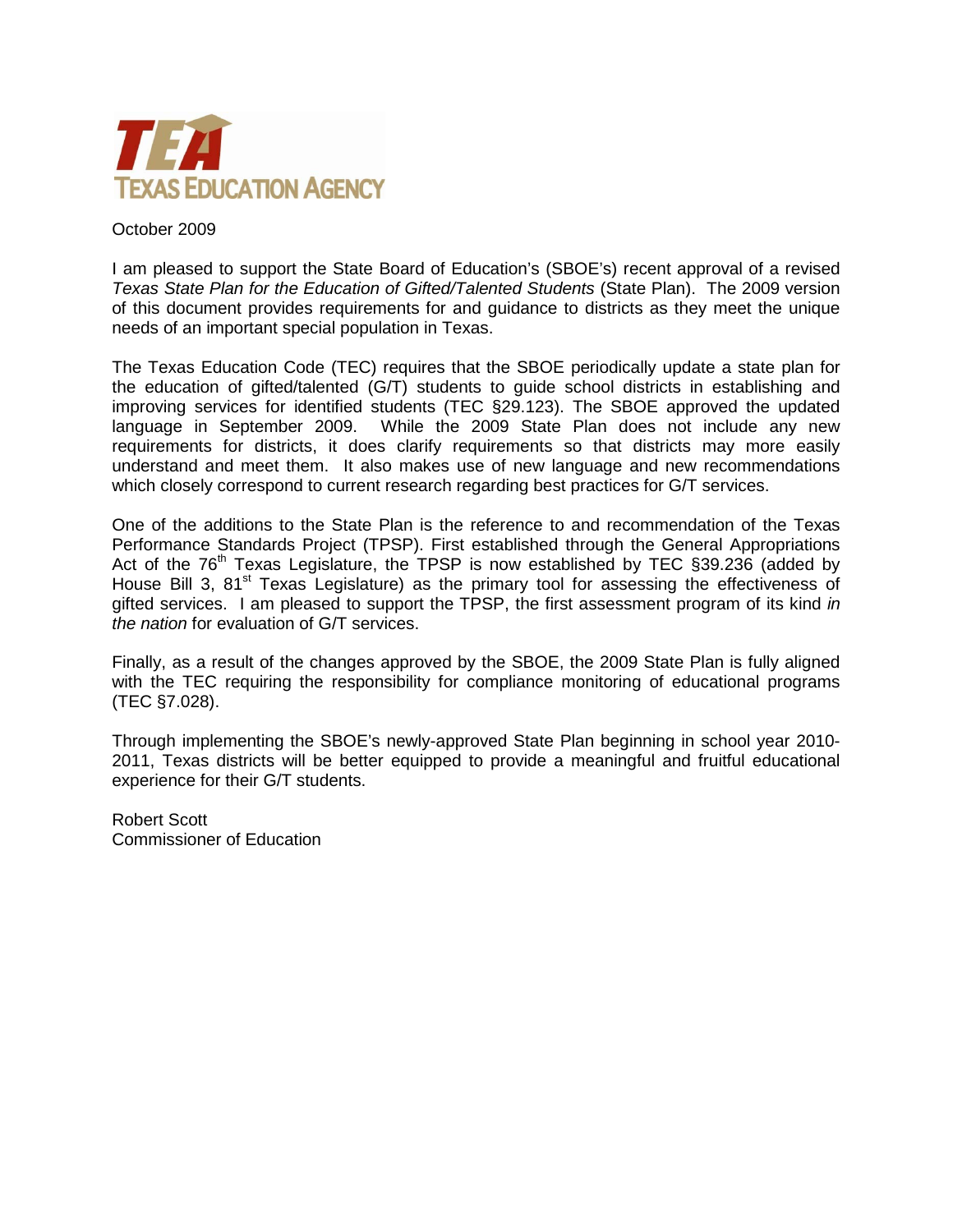## **TEXAS STATE BOARD OF EDUCATION**

**GAIL LOWE, Chair LAWRENCE A. ALLEN, JR., Vice Chair TERRI LEO, Secretary**

#### **COMMITTEE ON INSTRUCTION**

BARBARA CARGILL, Chair KEN MERCER, Vice Chair LAWRENCE A. ALLEN, JR. TERRI LEO GERALDINE MILLER

#### **COMMITTEE ON SCHOOL FINANCE/PERMANENT SCHOOL FUND**

DAVID BRADLEY, Chair RICK AGOSTO, Vice Chair CYNTHIA NOLAND DUNBAR GAIL LOWE RENE NUÑEZ

#### **COMMITTEE ON SCHOOL INITIATIVES**

BOB CRAIG, Chair MAVIS B. KNIGHT, Vice Chair MARY HELEN BERLANGA PATRICIA HARDY DON McLEROY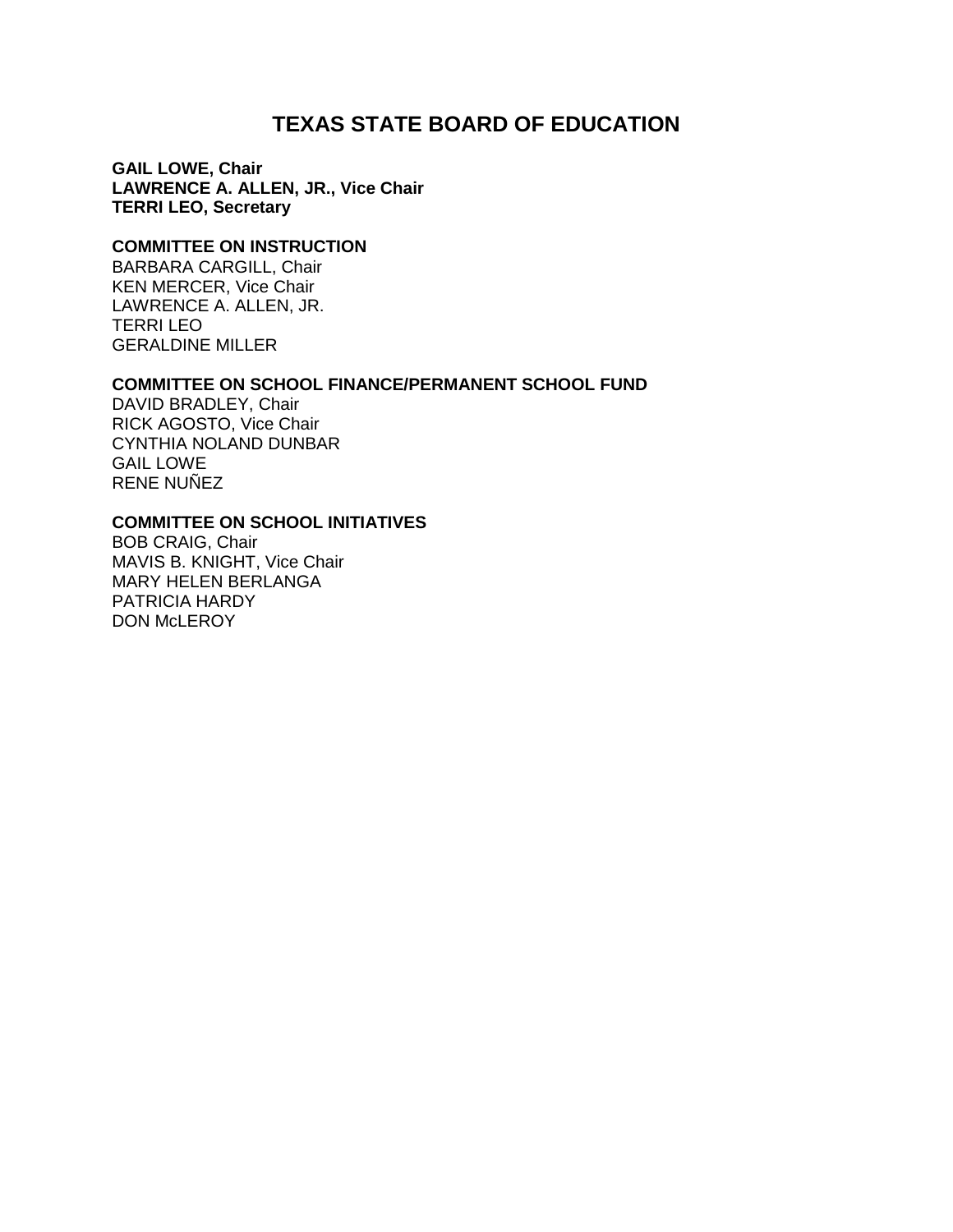## **ACKNOWLEDGMENTS**

#### **COMMISSIONER'S ADVISORY COUNCIL ON THE EDUCATION OF GIFTED/TALENTED STUDENTS**

KRYSTAL GOREE, Chair CECELIA BOSWELL JUDY BRIDGES QUENTIN A. CHRISTIAN CYNTHIA CLINESMITH MARY BETH JAEGER BARBARY A. KEITH LISA R. NICHOLAS JOSE L. PARRA KAREN PHILLIPS PATRICIA S. RENDON ANN STUDDARD DAN TROXELL MARCY VOSS

### **EDUCATION SERVICE CENTER REGION XIII**

**DIVISION OF TEXAS INITIATIVES** MARILYN PEEBLES ERIN ROMERO

**TEXAS EDUCATION AGENCY**

KELLY CALLAWAY DEBBIE GONZALES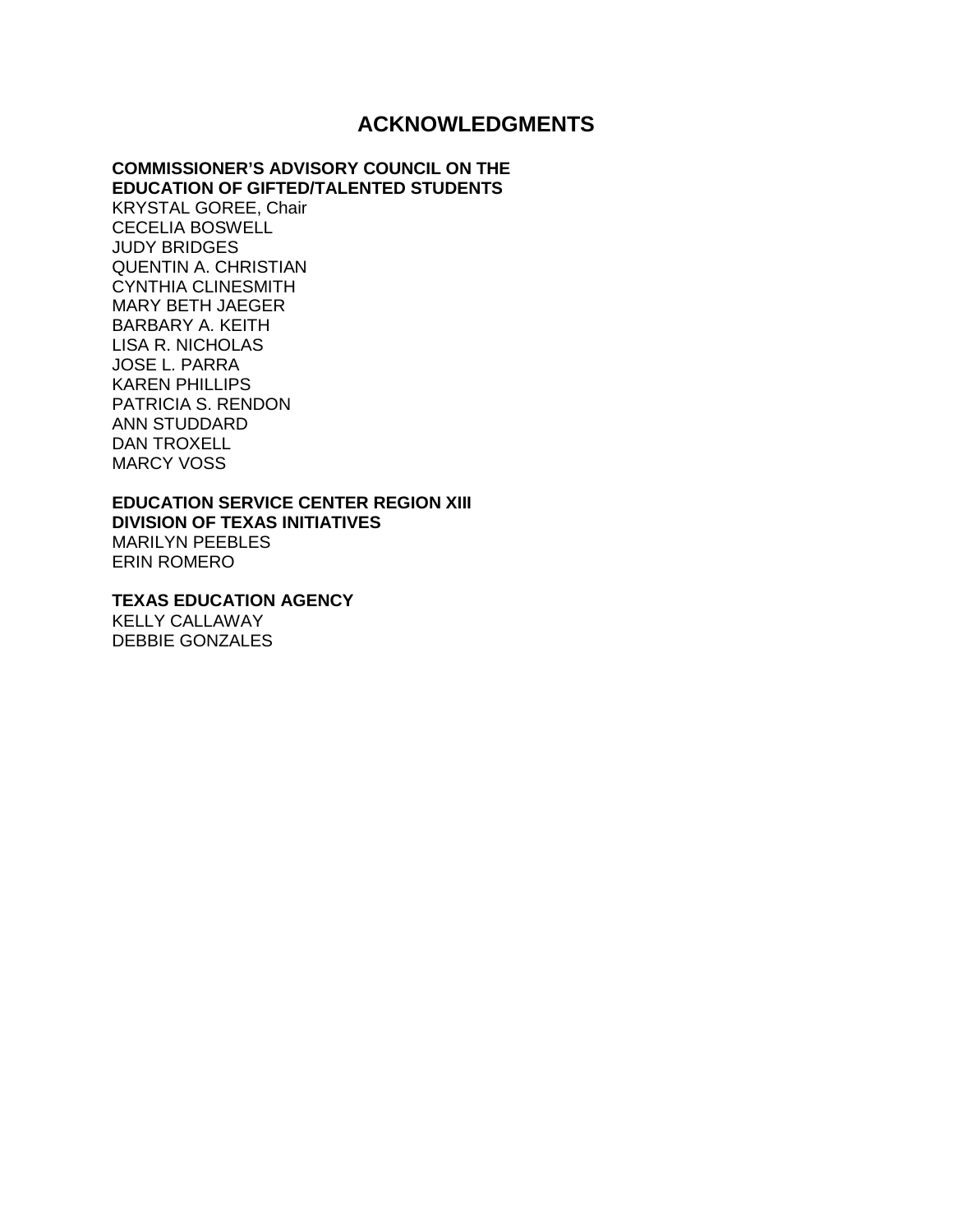| TEXAS STATE PLAN FOR THE EDUCATION OF<br><b>GIFTED/TALENTED STUDENTS</b>    |
|-----------------------------------------------------------------------------|
|                                                                             |
|                                                                             |
|                                                                             |
|                                                                             |
|                                                                             |
| <b>TEXAS EDUCATION CODE (TEC)</b>                                           |
| <b>Chapter 29. Educational Programs</b><br>Subchapter D. Education Programs |
| Chapter 42. Foundation School Program                                       |
| <b>TEXAS ADMINISTRATIVE CODE (TAC)</b>                                      |
| Title 19, Part II<br>Chapter 89. Adaptations for Special Populations        |
| 22                                                                          |
| 25                                                                          |

## **CONTENTS**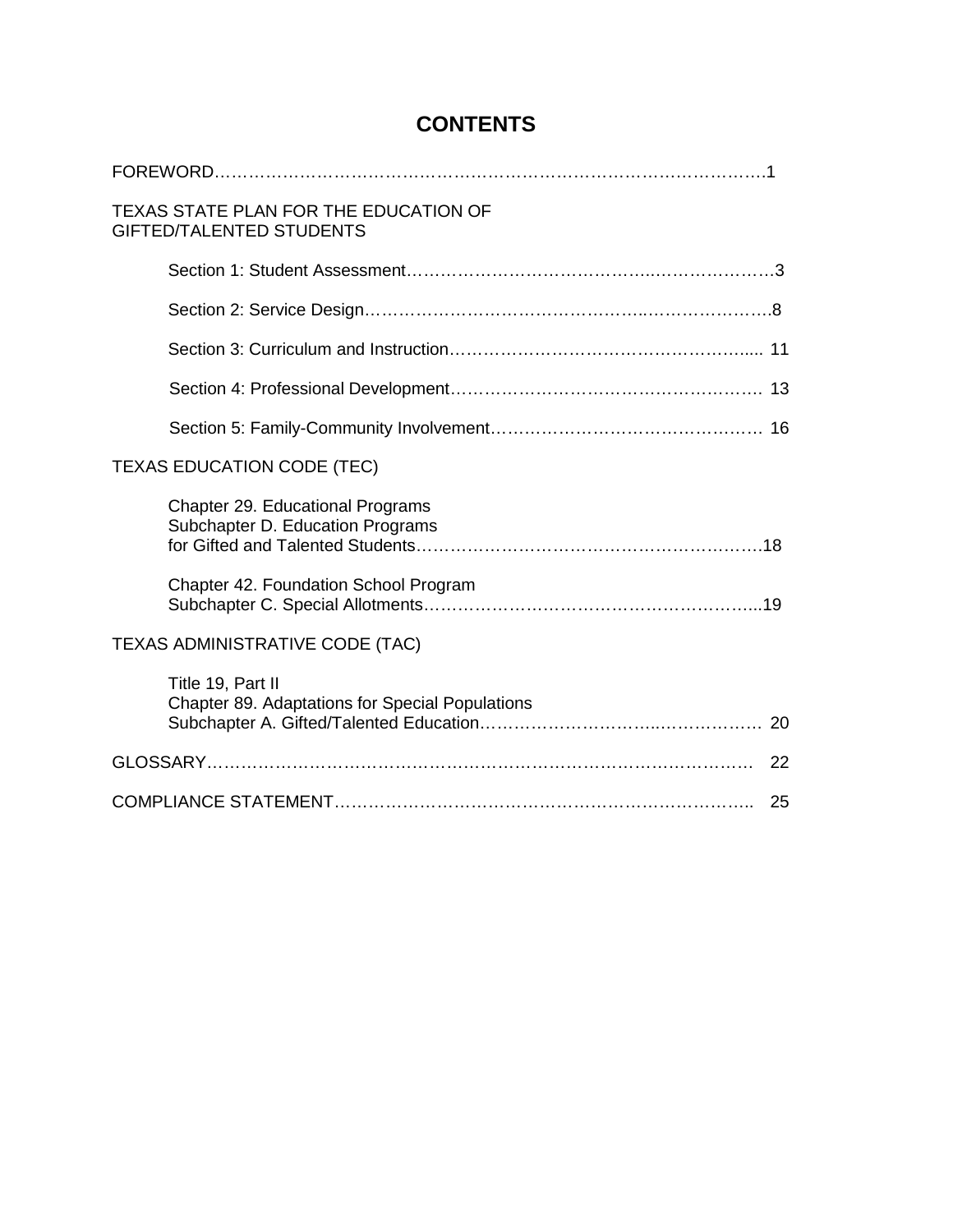## **FOREWORD**

In 1977, the Texas Legislature passed its first legislation concerning the education of gifted/talented (G/T) students. In 1979, state funds for providing services to G/T children were made available, but providing such services was optional for school districts. In 1987, the Texas Legislature mandated that all school districts must identify and serve G/T students at all grade levels. In 1990, the *Texas State Plan for the Education of Gifted/Talented Students* (State Plan) was adopted by the Texas State Board of Education (SBOE) that included a commitment to high-level learning opportunities for G/T learners expressed in the following goal:

#### STATE GOAL FOR SERVICES FOR GIFTED/TALENTED STUDENTS

Students who participate in services designed for gifted/talented students will demonstrate skills in self-directed learning, thinking, research, and communication as evidenced by the development of innovative products and performances that reflect individuality and creativity and are advanced in relation to students of similar age, experience, or environment. High school graduates who have participated in services for gifted/talented students will have produced products and performances of professional quality as part of their program services.

In 1999, the  $76<sup>th</sup>$  Texas Legislature introduced Rider 69 which spurred the initial development and ongoing refinement of the Texas Performance Standards Project for Gifted/Talented Students (TPSP) as a vehicle through which districts might address the stated goal. With the TPSP and ongoing research to inform and improve practice, Texas educators are committed to meeting the unique needs of G/T students and to expanding the ways to do so. To learn more about programs and resources for G/T education in Texas visit the Texas Education Agency (TEA) G/T website at

[http://www.tea.state.tx.us/index4.aspx?id=5158,](http://www.tea.state.tx.us/index4.aspx?id=5158) contact a local Texas public school district or regional education service center (ESC), or email TEA at [gted@tea.state.tx.us.](mailto:gted@tea.state.tx.us)

Pursuant to Section 29.123 of the Texas Education Code (TEC), the State Plan forms the basis of G/T services and accountability. The plan offers an outline for services without prohibitive regulation. Districts are accountable for services as described in the "in compliance" column of the State Plan where performance measures are included for five aspects of G/T service design. These standards reflect actions required in state law and/or SBOE rule. Many districts, in collaboration with their communities, will provide more comprehensive services incorporating research-based best practices for G/T learners.

To offer some guidance to those districts and campuses, standards for "recommended" and "exemplary" performance are included in the plan and provide viable targets that local district educators seeking excellence, both for their district and for their students, may strive to attain. In all cases, those activities in the "recommended" column include and build on those actions described in the "in compliance" column. In turn, "exemplary" standards build on those that merit a "recommended" designation.

The TEA assists districts in providing comprehensive services to G/T learners in the following ways: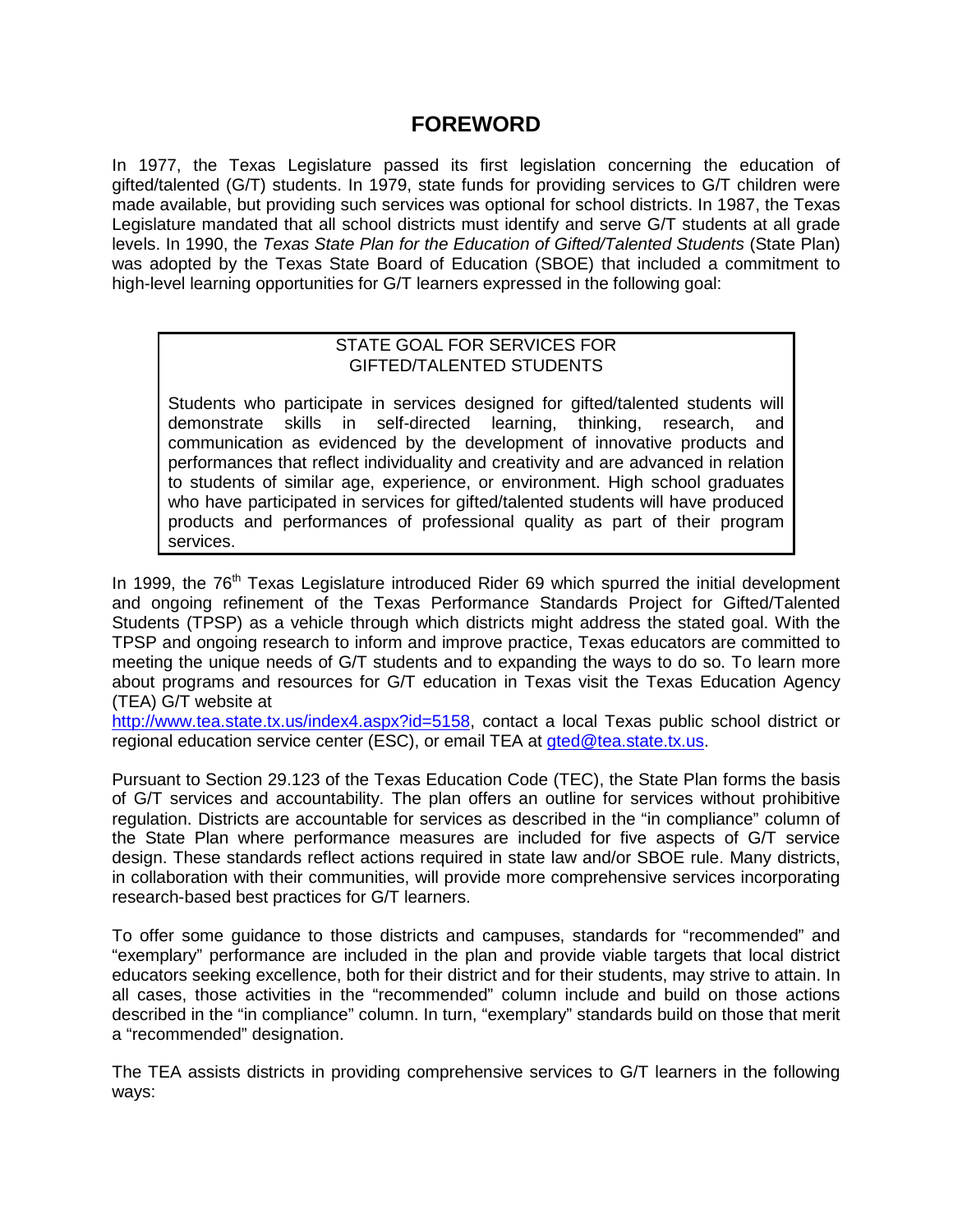- Provides information on best practices, developments, and achievements in the field of G/T education to all interested parties
- Develops materials designed to assist districts in the development and implementation of model assessment procedures and services
- Facilitates partnerships among parents, institutions of higher education, communities, and school districts to design comprehensive G/T services
- Sponsors demonstration projects and develops materials that support the implementation of Advanced Placement and International Baccalaureate programs that are differentiated for the G/T students
- Collaborates with business and industry to provide additional opportunities for G/T students
- Monitors and implements any state and/or federal legislation designed to provide educational opportunities for G/T students

Through the combined efforts of the TEA, the Education Service Centers, local district personnel, colleges and universities, and the communities they serve, *all* children will experience an academically challenging education that enables them to maximize their potential.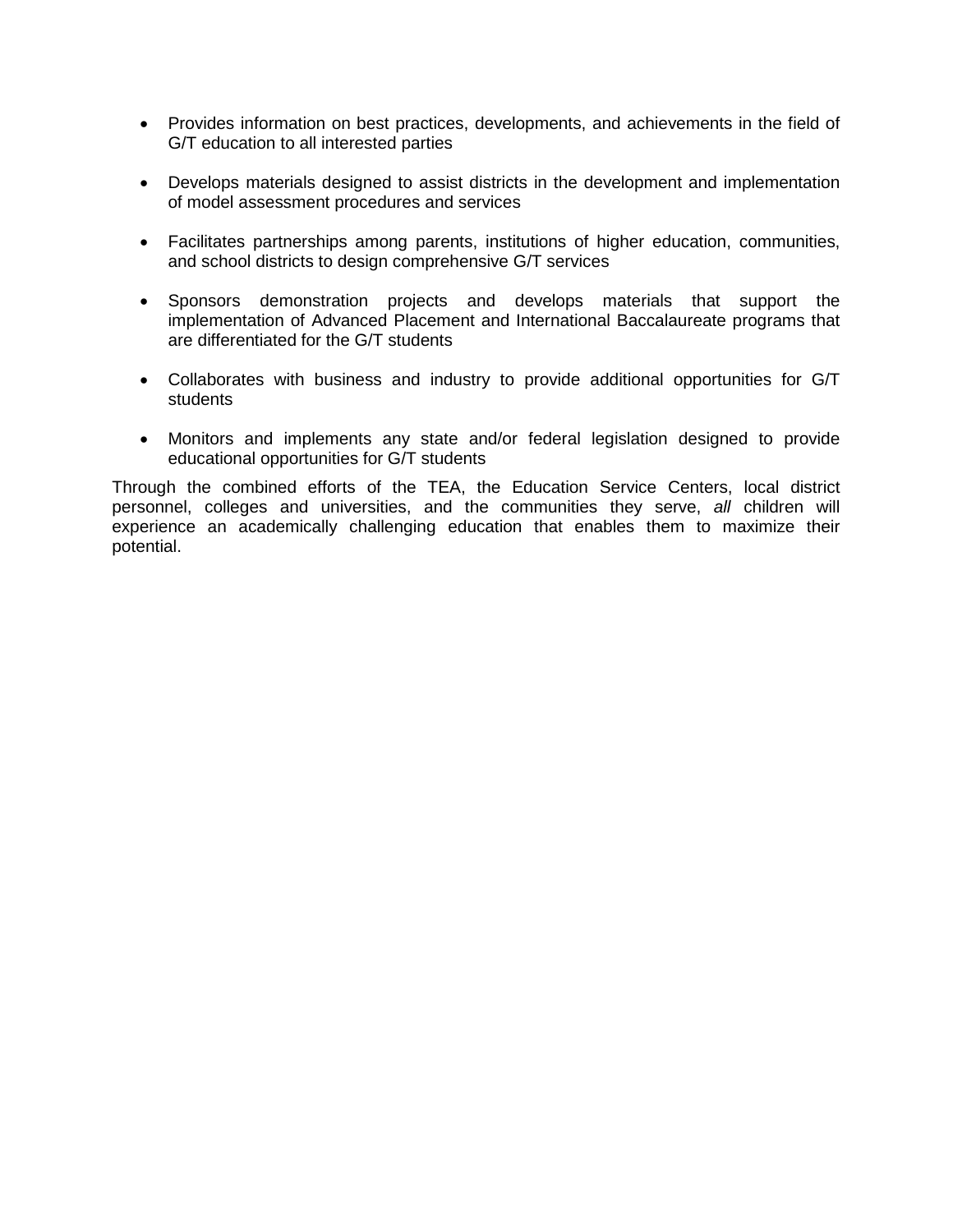## TEXAS STATE PLAN FOR THE EDUCATION OF GIFTED/TALENTED STUDENTS

## **SECTION 1**

#### **STUDENT ASSESSMENT**

#### **Assessment instruments and gifted/talented identification procedures provide students an opportunity to demonstrate their diverse talents and abilities.**

| <b>IN COMPLIANCE</b>                                                                                                                                                                                                                                                   | <b>RECOMMENDED</b>                                                                                                                                                                                                                                                                                            | <b>EXEMPLARY</b>                                                                                                                                                                                                                   |
|------------------------------------------------------------------------------------------------------------------------------------------------------------------------------------------------------------------------------------------------------------------------|---------------------------------------------------------------------------------------------------------------------------------------------------------------------------------------------------------------------------------------------------------------------------------------------------------------|------------------------------------------------------------------------------------------------------------------------------------------------------------------------------------------------------------------------------------|
| 1.1C                                                                                                                                                                                                                                                                   | 1.1.1R                                                                                                                                                                                                                                                                                                        | 1.1.1E                                                                                                                                                                                                                             |
| Written policies on student<br>identification for gifted/talented<br>services are approved by the<br>district board of trustees and<br>disseminated to all parents (19<br>TAC §89.1).                                                                                  | Nomination/referral procedures for<br>assessment of gifted/talented<br>students are communicated to<br>families in a language and form<br>that the families understand or a<br>translator or interpreter is<br>provided.                                                                                      | Board-approved policies are<br>reviewed at least once every three<br>years and modified as needed.                                                                                                                                 |
|                                                                                                                                                                                                                                                                        | 1.1.2R                                                                                                                                                                                                                                                                                                        | 1.1.2E                                                                                                                                                                                                                             |
|                                                                                                                                                                                                                                                                        | Nomination/referral forms for<br>assessment of gifted/talented<br>students are provided to families<br>in a language and form that the<br>families understand, or a<br>translator or interpreter is<br>provided.                                                                                              | An awareness session providing<br>an overview of the assessment<br>procedures and services for<br>gifted/talented students is offered<br>for families by the district and/or<br>campus prior to the<br>nomination/referral period. |
|                                                                                                                                                                                                                                                                        | 1.1.3R<br>Families and staff are informed of<br>student assessment results and<br>placement decisions as well as<br>given opportunities to schedule<br>conferences to discuss<br>assessment data.                                                                                                             | 1.1.3E<br>All family meetings are offered in<br>a language families can<br>understand or a translator or<br>interpreter is provided.                                                                                               |
| 1.2C<br>Provisions regarding transfer<br>students, furloughs,<br>reassessment, exiting of students<br>from program services, and<br>appeals of district decisions<br>regarding program placement are<br>included in board-approved policy<br>$(19$ TAC $\S 89.1(5)$ ). | 1.2.1R<br>Policy ensuring that transfer<br>students are properly assessed<br>and appropriately placed within six<br>weeks of enrollment in the district<br>is included in board-approved<br>policy. Transfers from campus to<br>campus within the district are also<br>addressed in board-approved<br>policy. | 1.2E<br>Equitable access to gifted/talented<br>services for transfer students is<br>provided through board-approved<br>policy that is developed in<br>consideration of current best-<br>practice recommendations.                  |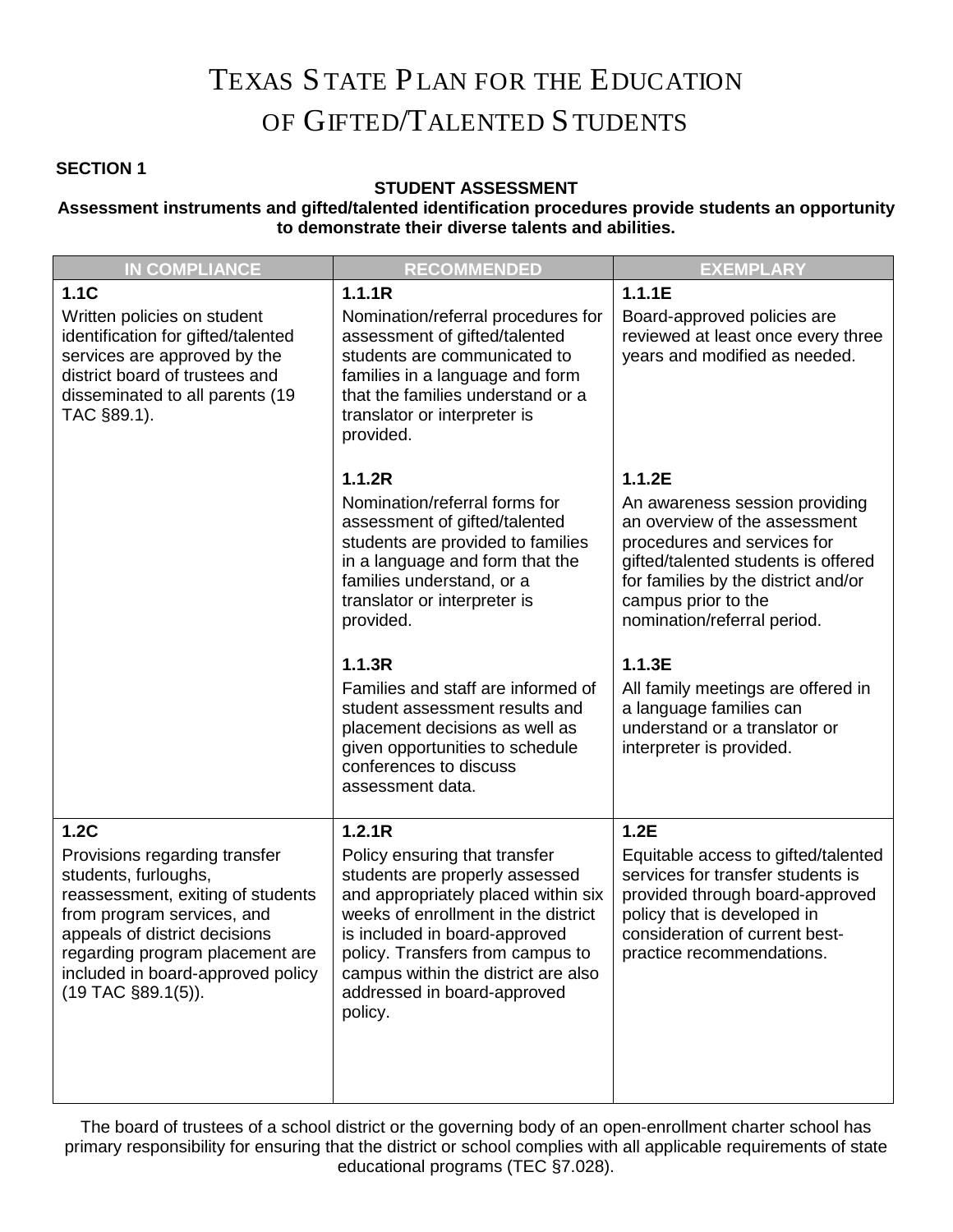#### **Assessment instruments and gifted/talented identification procedures provide students an opportunity to demonstrate their diverse talents and abilities.**

| <b>IN COMPLIANCE</b> | <b>RECOMMENDED</b>                                                                                                                                                                                                                                                                                                                           | <b>EXEMPLARY</b> |
|----------------------|----------------------------------------------------------------------------------------------------------------------------------------------------------------------------------------------------------------------------------------------------------------------------------------------------------------------------------------------|------------------|
|                      | 1.2.2R<br>When a gifted/talented student<br>transfers to another district either<br>in or out of Texas, that district is<br>provided with the student's<br>assessment data by the sending<br>district.                                                                                                                                       |                  |
|                      | 1.2.3R<br>Policy is adopted allowing student<br>furlough (the opportunity for<br>students to have a leave of<br>absence from gifted/talented<br>program services) for specified<br>reasons and for a certain period of<br>time without being exited.                                                                                         |                  |
|                      | 1.2.4R<br>Policy related to reassessment of<br>gifted/talented students is based<br>on performance in response to<br>gifted/talented services and if<br>reassessment occurs at all, it is no<br>more than once in elementary<br>grades, once in middle school<br>grades, and once in high school.                                            |                  |
|                      | 1.2.5R<br>Policy related to exiting of<br>students from gifted/talented<br>services is based on multiple<br>criteria including student<br>performance in response to<br>services. Exiting of a student is<br>finalized by committee decision<br>after consultation with parents and<br>student regarding the student's<br>educational needs. |                  |
|                      |                                                                                                                                                                                                                                                                                                                                              |                  |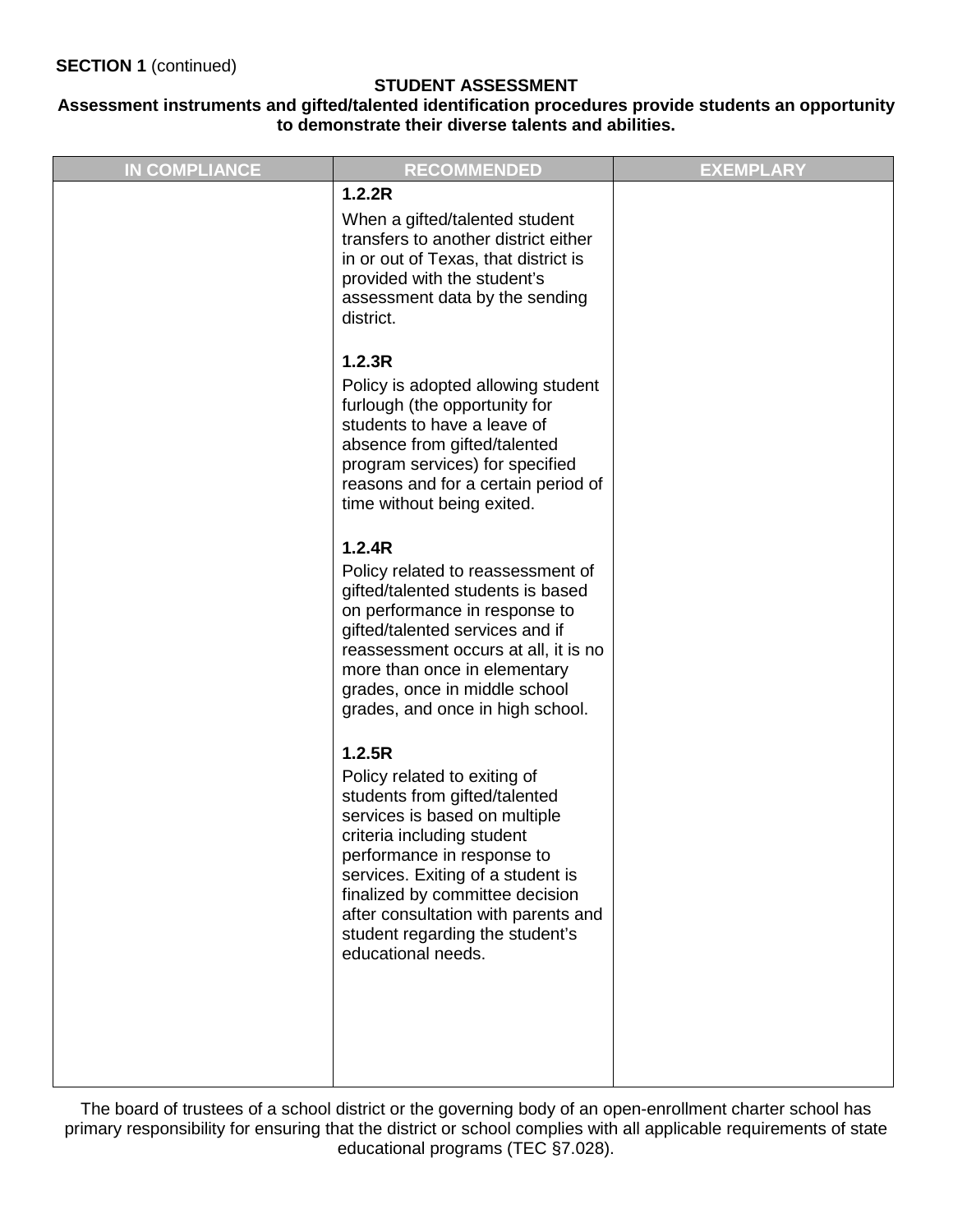#### **Assessment instruments and gifted/talented identification procedures provide students an opportunity to demonstrate their diverse talents and abilities.**

| <b>IN COMPLIANCE</b>                                                                                                                                                                                                                                                                                                                                                                                                                        | <b>RECOMMENDED</b>                                                                                                                                                                                                                                                                                                      | <b>EXEMPLARY</b>                                                                                                                                       |
|---------------------------------------------------------------------------------------------------------------------------------------------------------------------------------------------------------------------------------------------------------------------------------------------------------------------------------------------------------------------------------------------------------------------------------------------|-------------------------------------------------------------------------------------------------------------------------------------------------------------------------------------------------------------------------------------------------------------------------------------------------------------------------|--------------------------------------------------------------------------------------------------------------------------------------------------------|
|                                                                                                                                                                                                                                                                                                                                                                                                                                             | 1.2.6R<br>Policy related to appeals allows<br>parents, students, and educators<br>to appeal assessment decisions in<br>a timely manner and to present<br>new data, if appropriate.                                                                                                                                      |                                                                                                                                                        |
| 1.3.1C<br>Provisions for ongoing<br>identification of students who<br>perform or show potential for<br>performing at remarkably high<br>levels of accomplishment in each<br>area of giftedness served by the<br>district are included in board-<br>approved policy (19 TAC<br>$§89.1(1)$ ).<br>1.3.2C<br>Assessment opportunities for<br>gifted/talented identification are<br>made available to students at<br>least once per school year. | 1.3R<br>Assessment opportunities for<br>gifted/talented identification are<br>made available to students at<br>least once a year at the<br>elementary grades and once a<br>semester at the secondary level.                                                                                                             | 1.3E<br>The identification process for<br>gifted/talented services is<br>ongoing, and assessment of<br>students occurs at any time the<br>need arises. |
| 1.4C<br>Students in grades K-12 shall be<br>assessed and, if identified,<br>provided gifted/talented services<br>(TEC §29.122 and 19 TAC<br>$§89.1(3)$ ).                                                                                                                                                                                                                                                                                   |                                                                                                                                                                                                                                                                                                                         | 1.4E<br>Students in grades K-12 are<br>assessed and served in all areas<br>of giftedness included in TEC<br>§29.121.                                   |
| 1.5.1C<br>Data collected from multiple<br>sources for each area of<br>giftedness served by the district<br>are included in the assessment<br>process for gifted/talented<br>services (19 TAC §89.1(2)).                                                                                                                                                                                                                                     | 1.5.1R<br>Based on a review of information<br>gathered during the assessment<br>process, students whose data<br>reflect that gifted/talented services<br>will be the most effective way to<br>meet their identified educational<br>needs are recommended by the<br>selection committee for<br>gifted/talented services. |                                                                                                                                                        |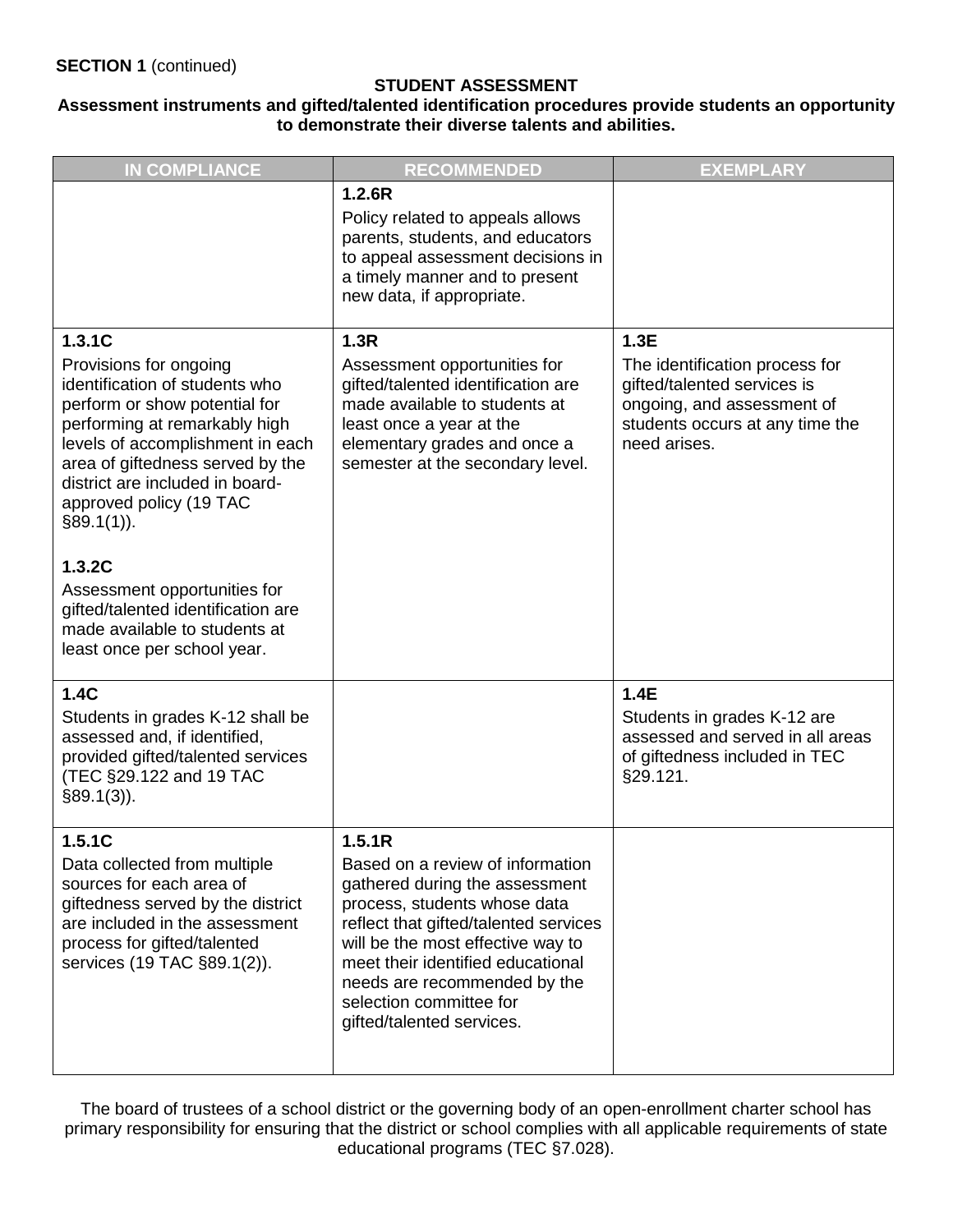#### **Assessment instruments and gifted/talented identification procedures provide students an opportunity to demonstrate their diverse talents and abilities.**

| <b>IN COMPLIANCE</b>                                                                                                                                                                                                    | <b>RECOMMENDED</b>                                                                                                                                                                  | <b>EXEMPLARY</b>                                                                                                                                                                     |
|-------------------------------------------------------------------------------------------------------------------------------------------------------------------------------------------------------------------------|-------------------------------------------------------------------------------------------------------------------------------------------------------------------------------------|--------------------------------------------------------------------------------------------------------------------------------------------------------------------------------------|
| 1.5.2C                                                                                                                                                                                                                  | 1.5.2R                                                                                                                                                                              |                                                                                                                                                                                      |
| Students are assessed in<br>languages they understand or with<br>nonverbal assessments.                                                                                                                                 | All kindergarten students are<br>automatically considered for<br>gifted/talented and other<br>advanced level services.                                                              |                                                                                                                                                                                      |
| 1.5.3C<br>At the kindergarten level, as many<br>criteria as possible, and at least<br>three (3), are used to assess<br>students who perform at<br>remarkably high levels of<br>accomplishment relative to age<br>peers. |                                                                                                                                                                                     |                                                                                                                                                                                      |
| 1.5.4C<br>In grades $1 - 12$ , qualitative and<br>quantitative data are collected<br>through three (3) or more<br>measures and used to determine<br>whether or not a student needs<br>gifted/talented services.         |                                                                                                                                                                                     |                                                                                                                                                                                      |
| 1.5.5C<br>If services are available in<br>leadership, artistic areas, and<br>creativity, a minimum of three (3)<br>criteria are used for assessment.                                                                    |                                                                                                                                                                                     |                                                                                                                                                                                      |
| 1.6C<br>Access to assessment and, if<br>needed, gifted/talented services is<br>available to all populations of the<br>district (19 TAC §89.1(3)).                                                                       | 1.6R<br>Over the past two (2) years, the<br>population of the gifted/talented<br>services program has become<br>more closely reflective of the<br>population of the total district. | 1.6E<br>The population of the total district<br>is reflected in the population of the<br>gifted/talented services program<br>or has been for two (2) of the past<br>three (3) years. |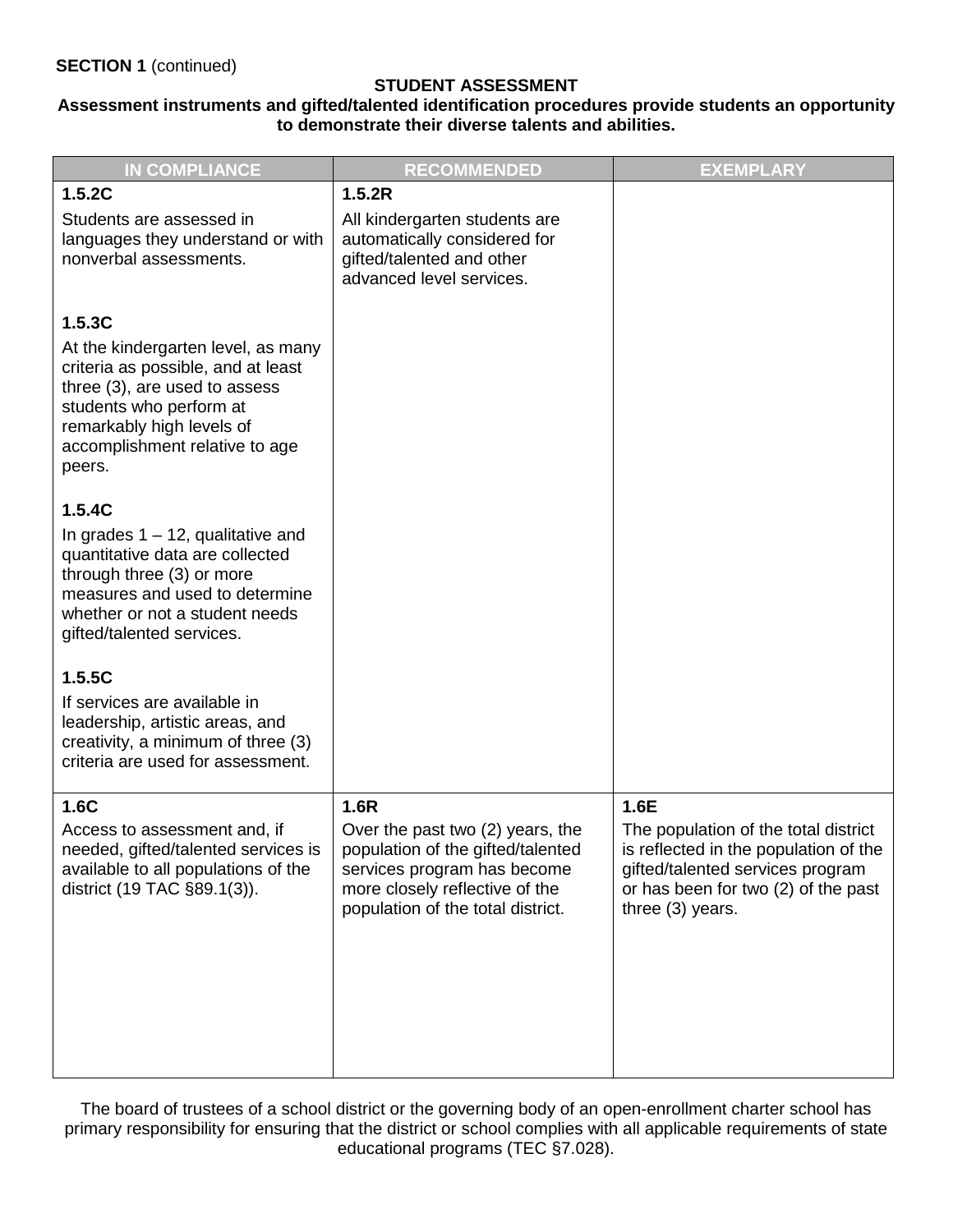#### **Assessment instruments and gifted/talented identification procedures provide students an opportunity to demonstrate their diverse talents and abilities.**

| <b>IN COMPLIANCE</b>                                                                                                                                                                                                                                                                                                                                        | <b>RECOMMENDED</b>                                                                                                                                                                                                                 | <b>EXEMPLARY</b>                                                                                                                                                                                                                                                                     |
|-------------------------------------------------------------------------------------------------------------------------------------------------------------------------------------------------------------------------------------------------------------------------------------------------------------------------------------------------------------|------------------------------------------------------------------------------------------------------------------------------------------------------------------------------------------------------------------------------------|--------------------------------------------------------------------------------------------------------------------------------------------------------------------------------------------------------------------------------------------------------------------------------------|
| <b>1.7C</b><br>Final determination of students'<br>need for gifted/talented services<br>is made by a committee of at least<br>three (3) local district or campus<br>educators who have received<br>training in the nature and needs of<br>gifted/talented students and who<br>have met and reviewed the<br>individual student data (19 TAC<br>$§89.1(4)$ ). | 1.7.1R<br>The selection committee is formed<br>of a majority of members who<br>have completed thirty (30) hours<br>of training as delineated in 19<br>TAC §89.2(1).                                                                | 1.7.1E<br>The selection committee is formed<br>of a majority of members who<br>have completed thirty (30) hours<br>of training and are current with the<br>six-hour training update as<br>required by 19 TAC §89.2(2).                                                               |
|                                                                                                                                                                                                                                                                                                                                                             | 1.7.2R<br>A balanced examination of all<br>assessment data collected<br>through the district's<br>gifted/talented assessment<br>process is conducted and used by<br>the selection committee in making<br>identification decisions. | 1.7.2E<br>Additional data beyond that<br>collected through the district's<br>standard gifted/talented<br>assessment process are<br>considered, as needed, by the<br>selection committee in making<br>identification decisions in order to<br>make the most appropriate<br>placement. |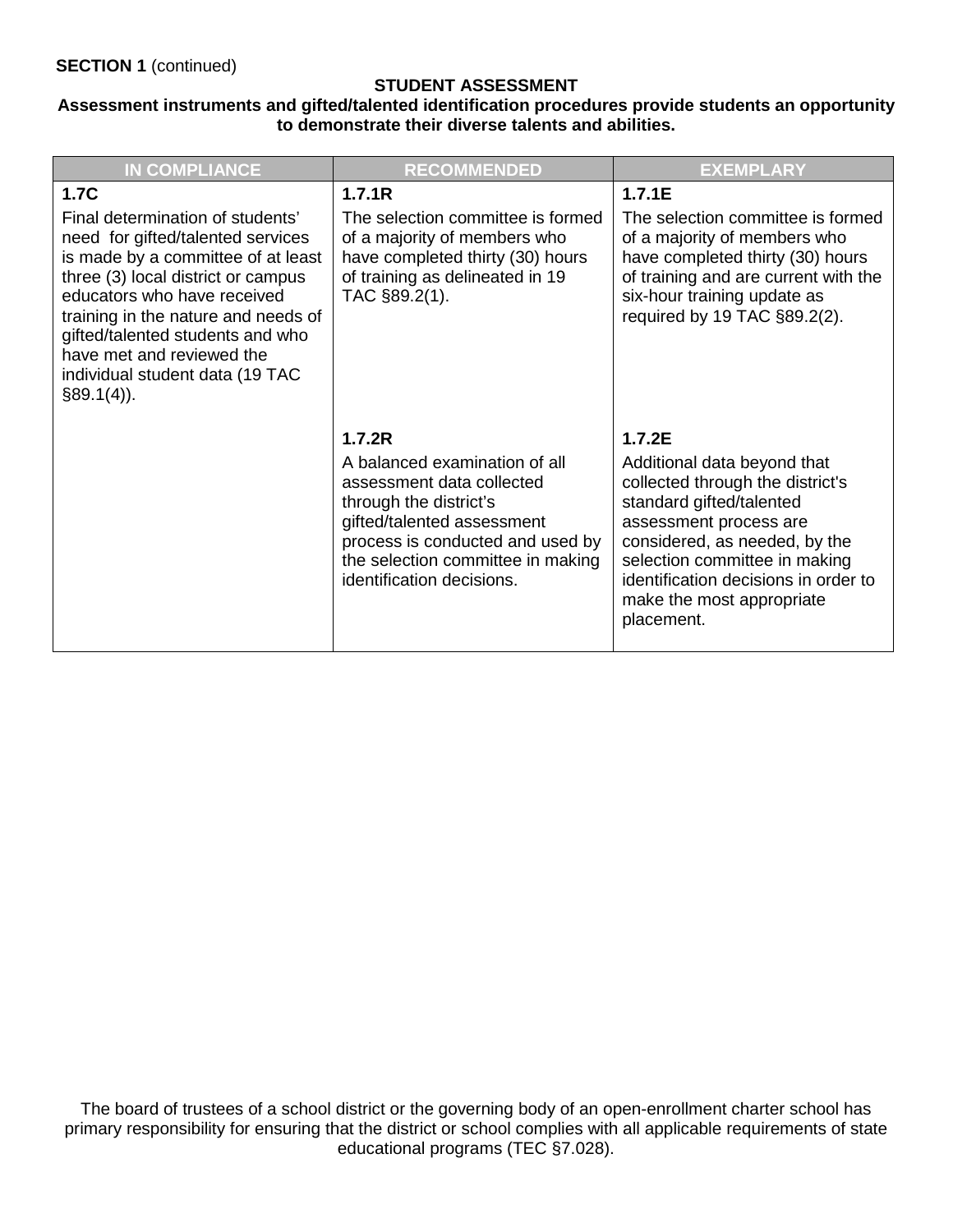#### **SERVICE DESIGN**

#### **A flexible system of viable service options provides a research-based learning continuum that is developed and consistently implemented throughout the district to meet the needs and reinforce the strengths and interests of gifted/talented students.**

| <b>IN COMPLIANCE</b>                                                                                                                                                                                                                                                                                                                                                                    | <b>RECOMMENDED</b>                                                                                                                                                                                                                         | <b>EXEMPLARY</b>                                                                                                                                                                                                                          |
|-----------------------------------------------------------------------------------------------------------------------------------------------------------------------------------------------------------------------------------------------------------------------------------------------------------------------------------------------------------------------------------------|--------------------------------------------------------------------------------------------------------------------------------------------------------------------------------------------------------------------------------------------|-------------------------------------------------------------------------------------------------------------------------------------------------------------------------------------------------------------------------------------------|
| 2.1C<br>Identified gifted/talented students<br>are assured an array of learning<br>opportunities that are<br>commensurate with their abilities<br>and that emphasize content in the<br>four (4) foundation curricular<br>areas. Services are available<br>during the school day as well as<br>the entire school year. Parents are<br>informed of these options (19 TAC<br>$§89.3(3)$ ). | 2.1.1R<br>Information concerning special<br>opportunities (contests, academic<br>recognition, summer camps,<br>community programs, volunteer<br>opportunities, etc.) is available<br>and disseminated to parents and<br>community members. | 2.1E<br>Services for gifted/talented<br>students are comprehensive,<br>structured, sequenced, and<br>appropriately challenging,<br>including options in the four (4)<br>foundation curricular areas, arts,<br>leadership, and creativity. |
|                                                                                                                                                                                                                                                                                                                                                                                         | 2.1.2R<br>Specialists and advocates for<br>gifted/talented students are<br>consulted in the development of<br>program policies and options.                                                                                                |                                                                                                                                                                                                                                           |
| 2.2C<br>Gifted/talented students are<br>ensured opportunities to work<br>together as a group, work with<br>other students, and work<br>independently during the school<br>day as well as the entire school<br>year as a direct result of<br>gifted/talented service options (19<br>TAC §89.3(1)).                                                                                       | 2.2R<br>Flexible grouping patterns and<br>independent investigations are<br>employed in the four (4)<br>foundation curricular areas.                                                                                                       |                                                                                                                                                                                                                                           |
| 2.3C<br>Out-of-school options relevant to<br>the students' areas of strength are<br>provided by school districts<br>whenever possible (19 TAC<br>$§89.3(3)$ ).                                                                                                                                                                                                                          | 2.3R<br>Options that meet the needs of<br>gifted/talented students are<br>available on a continuous basis<br>outside the regular school day.                                                                                               |                                                                                                                                                                                                                                           |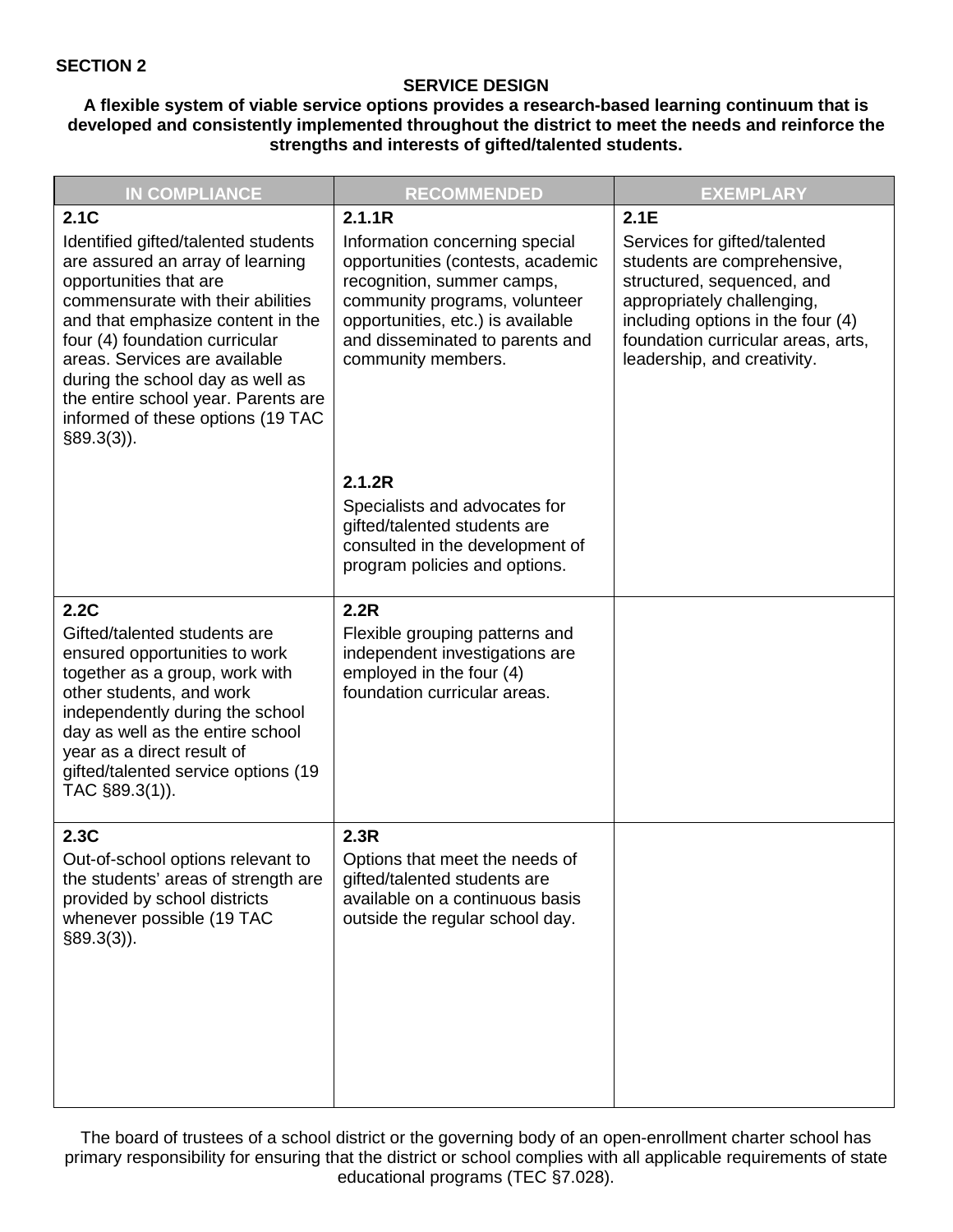#### **SERVICE DESIGN**

**A flexible system of viable service options provides a research-based learning continuum that is developed and consistently implemented throughout the district to meet the needs and reinforce the strengths and interests of gifted/talented students.**

| <b>IN COMPLIANCE</b>                                                                                                                                                                                                                                                                                                                                                                      | <b>RECOMMENDED</b>                                                                                                                                                                                                                                                             | <b>EXEMPLARY</b>                                                                                                                                                                                                 |
|-------------------------------------------------------------------------------------------------------------------------------------------------------------------------------------------------------------------------------------------------------------------------------------------------------------------------------------------------------------------------------------------|--------------------------------------------------------------------------------------------------------------------------------------------------------------------------------------------------------------------------------------------------------------------------------|------------------------------------------------------------------------------------------------------------------------------------------------------------------------------------------------------------------|
| 2.4C                                                                                                                                                                                                                                                                                                                                                                                      | 2.4.1R                                                                                                                                                                                                                                                                         | 2.4E                                                                                                                                                                                                             |
| Local board policies are<br>developed that are consistent with<br>State Board of Education rules on<br>credit by examination (19 TAC<br>§74.24) and early high school<br>graduation opportunities (TEC<br>§56.203).                                                                                                                                                                       | Flexible pacing is employed,<br>allowing students to learn at the<br>pace and level appropriate for<br>their abilities and skills.                                                                                                                                             | Acceleration options are actively<br>facilitated by district<br>administrators, counselors, and<br>teachers.                                                                                                     |
|                                                                                                                                                                                                                                                                                                                                                                                           | 2.4.2R                                                                                                                                                                                                                                                                         |                                                                                                                                                                                                                  |
|                                                                                                                                                                                                                                                                                                                                                                                           | Local board policies are<br>developed that enable students to<br>participate in dual/concurrent<br>enrollment, correspondence<br>courses, distance learning<br>opportunities, accelerated<br>summer programs, and/or the<br><b>Distinguished Achievement</b><br>Program (DAP). |                                                                                                                                                                                                                  |
| 2.5C                                                                                                                                                                                                                                                                                                                                                                                      | 2.5R                                                                                                                                                                                                                                                                           | 2.5E                                                                                                                                                                                                             |
| No more than 45% of state funds<br>allocated for gifted/talented<br>education is spent on indirect<br>costs as defined in the Financial<br><b>Accounting and Reporting Module</b><br>(Financial Accountability<br>Resource Guide). At least 55% of<br>the funds allocated to<br>gifted/talented education is spent<br>on assessment and services for<br>gifted students (19 TAC §105.11). | Local funding for gifted/talented<br>education programs is used to<br>supplement the state funding.                                                                                                                                                                            | Additional funding from business<br>partnerships, scholarships, parent<br>group fundraisers, etc. is used to<br>supplement the state and local<br>funding.                                                       |
| 2.6C                                                                                                                                                                                                                                                                                                                                                                                      | 2.6.1R                                                                                                                                                                                                                                                                         | 2.6E                                                                                                                                                                                                             |
| Student assessment and services<br>are in compliance with the Texas<br>State Plan for the Education of<br>Gifted/Talented Students (19 TAC<br>$§89.5$ ).                                                                                                                                                                                                                                  | Annual evaluation activities are<br>conducted for the purpose of<br>continued service development.                                                                                                                                                                             | Ongoing formative and summative<br>evaluation strategies, based on<br>quantitative and qualitative data,<br>are reviewed by the school board<br>and used for substantive program<br>improvement and development. |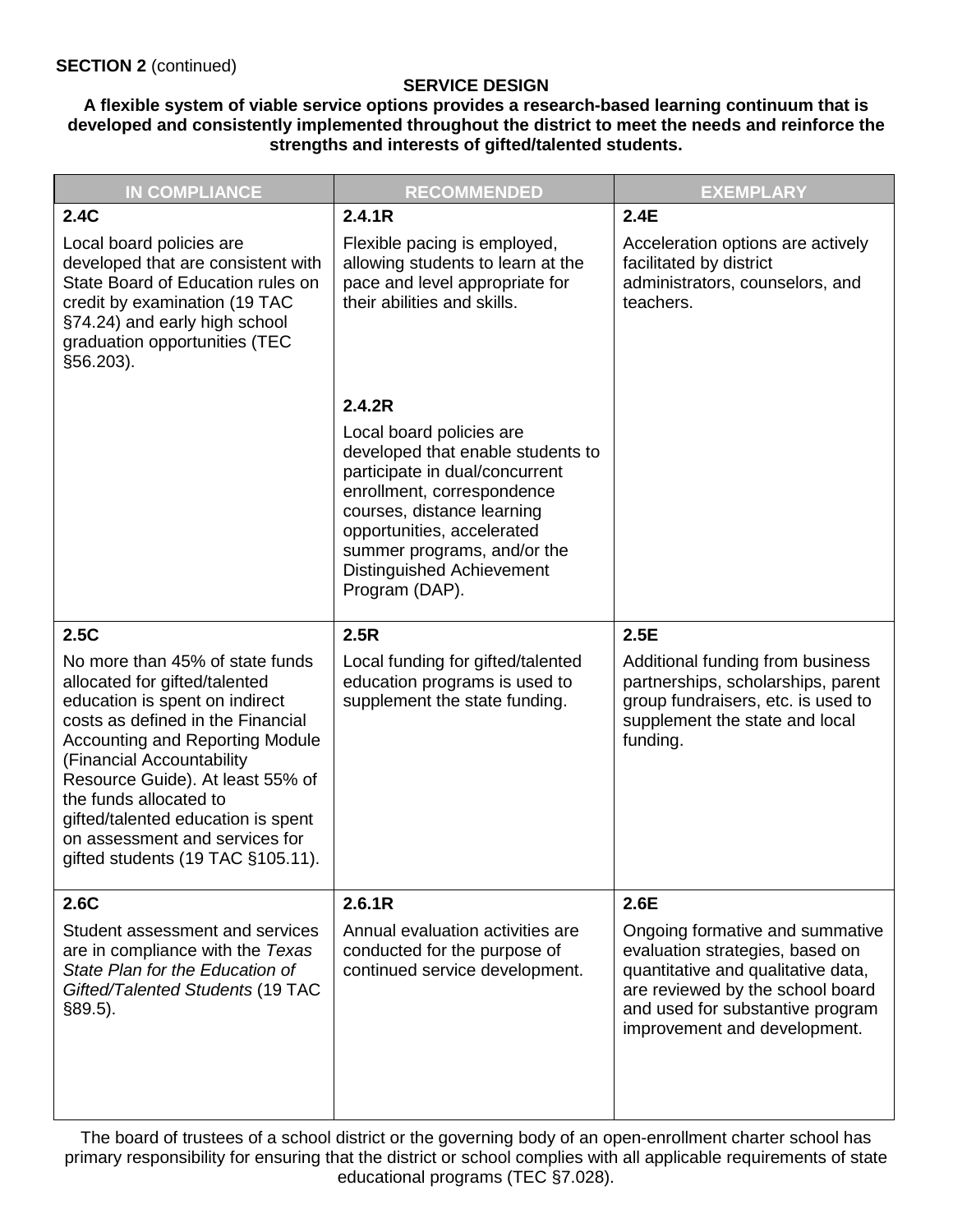#### **SERVICE DESIGN**

**A flexible system of viable service options provides a research-based learning continuum that is developed and consistently implemented throughout the district to meet the needs and reinforce the strengths and interests of gifted/talented students.**

| <b>IN COMPLIANCE</b> | <b>RECOMMENDED</b>                                                                                                                                                                                                                                                                                               | <b>EXEMPLARY</b>                                                                                                                                                                                                                                     |
|----------------------|------------------------------------------------------------------------------------------------------------------------------------------------------------------------------------------------------------------------------------------------------------------------------------------------------------------|------------------------------------------------------------------------------------------------------------------------------------------------------------------------------------------------------------------------------------------------------|
|                      | 2.6.2R<br>Long-range evaluation of services<br>is based on evidence obtained<br>through gifted/talented-<br>appropriate performance<br>measures such as those provided<br>through the Texas Performance<br>Standards Project (TPSP).<br>2.6.3R                                                                   |                                                                                                                                                                                                                                                      |
|                      | Gifted/talented education policies<br>and procedures are reviewed and<br>recommendations for<br>improvement are made by an<br>advisory group of community<br>members, parents of<br>gifted/talented students, school<br>staff, and gifted/talented education<br>staff which meets regularly for that<br>purpose. |                                                                                                                                                                                                                                                      |
|                      | 2.7R<br>A person who has thirty (30) hours<br>of professional development in<br>gifted/talented education as<br>required in 19 TAC §89.2(1) is<br>assigned to coordinate district<br>level services for gifted/talented<br>students in grades K - 12.                                                            | 2.7E<br>A person or persons with a<br>gifted/talented endorsement,<br>supplementary certification, or<br>advanced degree in<br>gifted/talented education are<br>assigned to coordinate the<br>district's K-12 gifted/talented<br>education services. |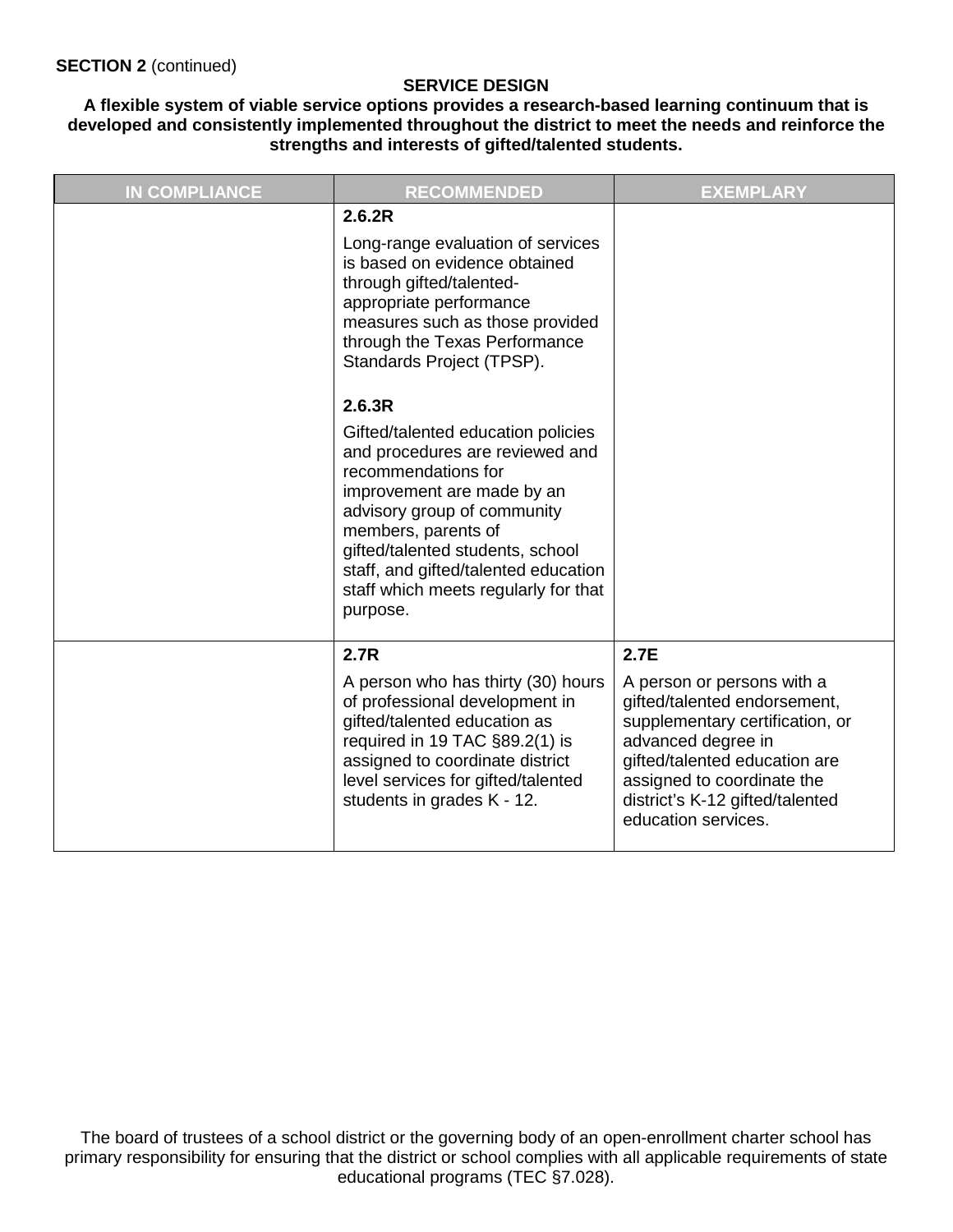#### **CURRICULUM AND INSTRUCTION**

#### **Districts meet the needs of gifted/talented students by modifying the depth, complexity, and pacing of the curriculum and instruction ordinarily provided by the school.**

| <b>IN COMPLIANCE</b>                                                                                                                                                                                                                                            | <b>RECOMMENDED</b>                                                                                                                                                                                                                                                                                         | <b>EXEMPLARY</b>                                                                                                                                                                                                                                                                                                                         |
|-----------------------------------------------------------------------------------------------------------------------------------------------------------------------------------------------------------------------------------------------------------------|------------------------------------------------------------------------------------------------------------------------------------------------------------------------------------------------------------------------------------------------------------------------------------------------------------|------------------------------------------------------------------------------------------------------------------------------------------------------------------------------------------------------------------------------------------------------------------------------------------------------------------------------------------|
| 3.1C<br>An array of appropriately<br>challenging learning experiences<br>in each of the four (4) foundation<br>curricular areas is provided for<br>gifted/talented students in grades<br>K-12, and parents are informed of<br>the opportunities (19 TAC §89.3). | 3.1.1R<br>Opportunities are provided for<br>students to pursue areas of<br>interest in selected disciplines<br>through guided and independent<br>research.                                                                                                                                                 | 3.1E<br>Curriculum options in intellectual,<br>creative and/or artistic areas;<br>leadership; and specific academic<br>fields are provided for<br>gifted/talented students.                                                                                                                                                              |
|                                                                                                                                                                                                                                                                 | 3.1.2R<br>A comprehensive manual or<br>program guide is provided<br>describing all programs and<br>services for gifted/talented<br>students in grades K-12.<br>3.1.3R<br>Opportunities are provided for<br>career and leadership assessment<br>and training in areas of student<br>strength.               |                                                                                                                                                                                                                                                                                                                                          |
| 3.2C<br>A continuum of learning<br>experiences is provided that leads<br>to the development of advanced-<br>level products and/or<br>performances such as those<br>provided through the Texas<br>Performance Standards Project<br>(TPSP) (19 TAC §89.3(2)).     | 3.2R<br>Participation in the Texas<br>Performance Standards Project<br>(TPSP), or other experiences that<br>result in the development of<br>sophisticated products and/or<br>performances that are targeted to<br>an audience outside the<br>classroom, is available through<br>gifted/talented curricula. | 3.2E<br>The opportunity for students who<br>have been served in a gifted<br>program for one or more years to<br>develop sophisticated products<br>and/or performances assessed by<br>external evaluators who are<br>knowledgeable in the field that is<br>the focus of the product is<br>available through gifted/talented<br>curricula. |
| 3.3C<br>Opportunities are provided to<br>accelerate in areas of student<br>strengths (19 TAC §89.3(4)).                                                                                                                                                         | 3.3R<br>Flexible pacing is employed,<br>allowing students to learn at the<br>pace and level appropriate to their<br>abilities and skills.                                                                                                                                                                  | 3.3E<br>Scheduling modifications are<br>implemented in order to meet the<br>needs of individual students.                                                                                                                                                                                                                                |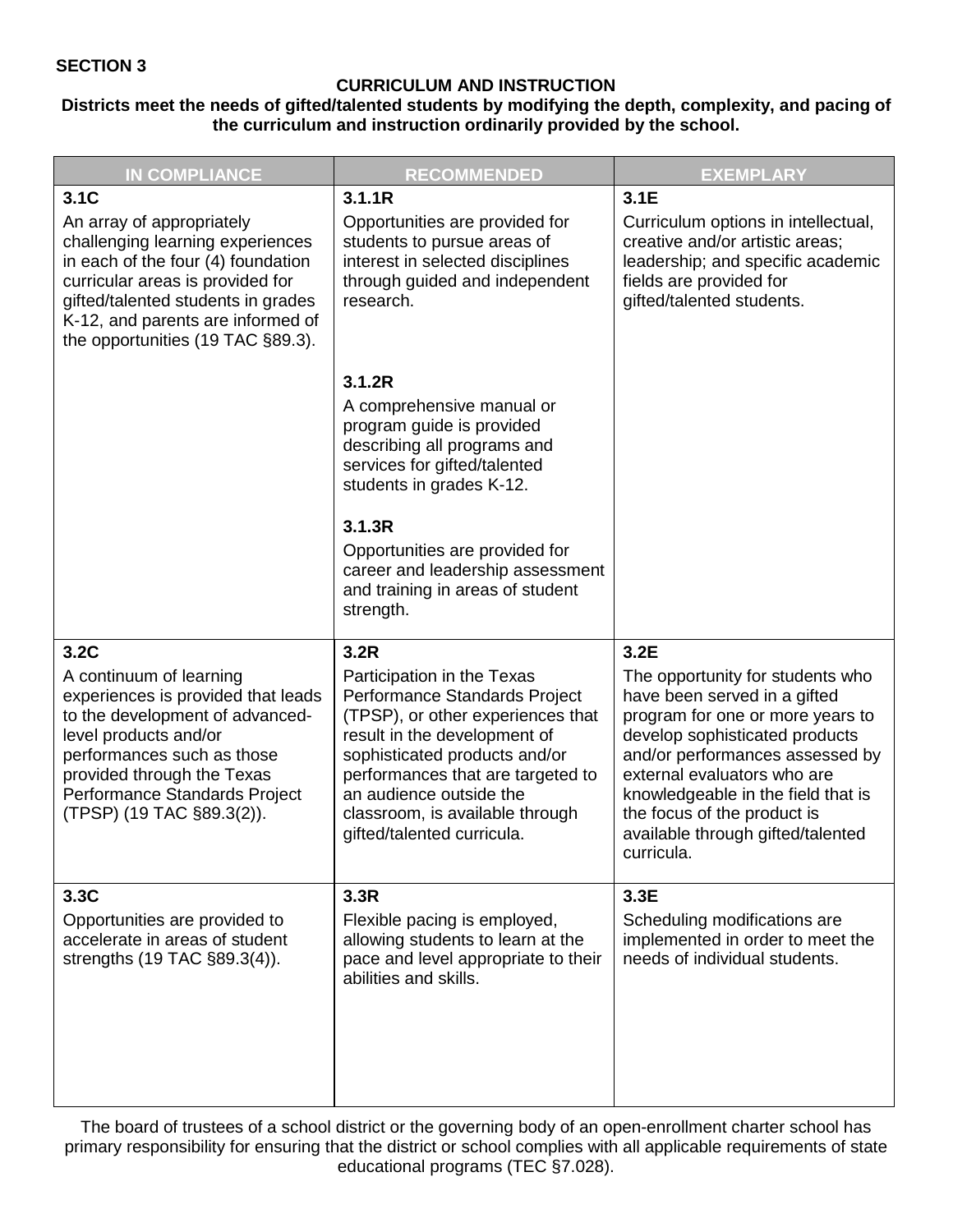#### **CURRICULUM AND INSTRUCTION**

#### **Districts meet the needs of gifted/talented students by modifying the depth, complexity, and pacing of the curriculum and instruction ordinarily provided by the school.**

| <b>IN COMPLIANCE</b>                                                                                                                                        | <b>RECOMMENDED</b>                                                                                                                                                                                                                                                                                                                                 | <b>EXEMPLARY</b>                                                                                                                                                                                                                    |
|-------------------------------------------------------------------------------------------------------------------------------------------------------------|----------------------------------------------------------------------------------------------------------------------------------------------------------------------------------------------------------------------------------------------------------------------------------------------------------------------------------------------------|-------------------------------------------------------------------------------------------------------------------------------------------------------------------------------------------------------------------------------------|
| 3.4C<br>Provisions to improve services to<br>gifted/talented students are<br>included in district and campus<br>improvement plans (TEC<br>§§11.251-11.253). | 3.4.1R<br>Curriculum for gifted/talented<br>students is modified based on<br>annual evaluations.                                                                                                                                                                                                                                                   | 3.4.1E<br>Gifted/talented curriculum is<br>designed and evaluated through<br>collaboration by specialists in<br>content areas, instructional<br>techniques, and gifted/talented<br>education.                                       |
|                                                                                                                                                             | 3.4.2R<br>Resources and release time for<br>staff are provided for curriculum<br>development for gifted/talented<br>services.<br>3.4.3R<br>District guidelines for evaluation of<br>resources used to serve<br>gifted/talented students are<br>established and used in selecting<br>materials that are appropriate for<br>differentiated learning. | 3.4.2E<br>The development and delivery of<br>curriculum for gifted/talented<br>students is monitored regularly by<br>trained administrators.                                                                                        |
|                                                                                                                                                             | 3.5R<br>Release time and/or extended<br>contracts are provided to enable<br>teachers at all levels to form<br>vertical teams that coordinate<br>gifted/talented services in the<br>district.                                                                                                                                                       |                                                                                                                                                                                                                                     |
|                                                                                                                                                             | 3.6R<br>Student progress/performance in<br>response to gifted/talented<br>services is periodically assessed<br>and results are communicated to<br>parents or guardians.                                                                                                                                                                            | 3.6E<br>Student progress/performance in<br>response to gifted/talented<br>services is periodically assessed<br>using standards developed by<br>experts in the areas served.<br>Results are communicated to<br>parents or guardians. |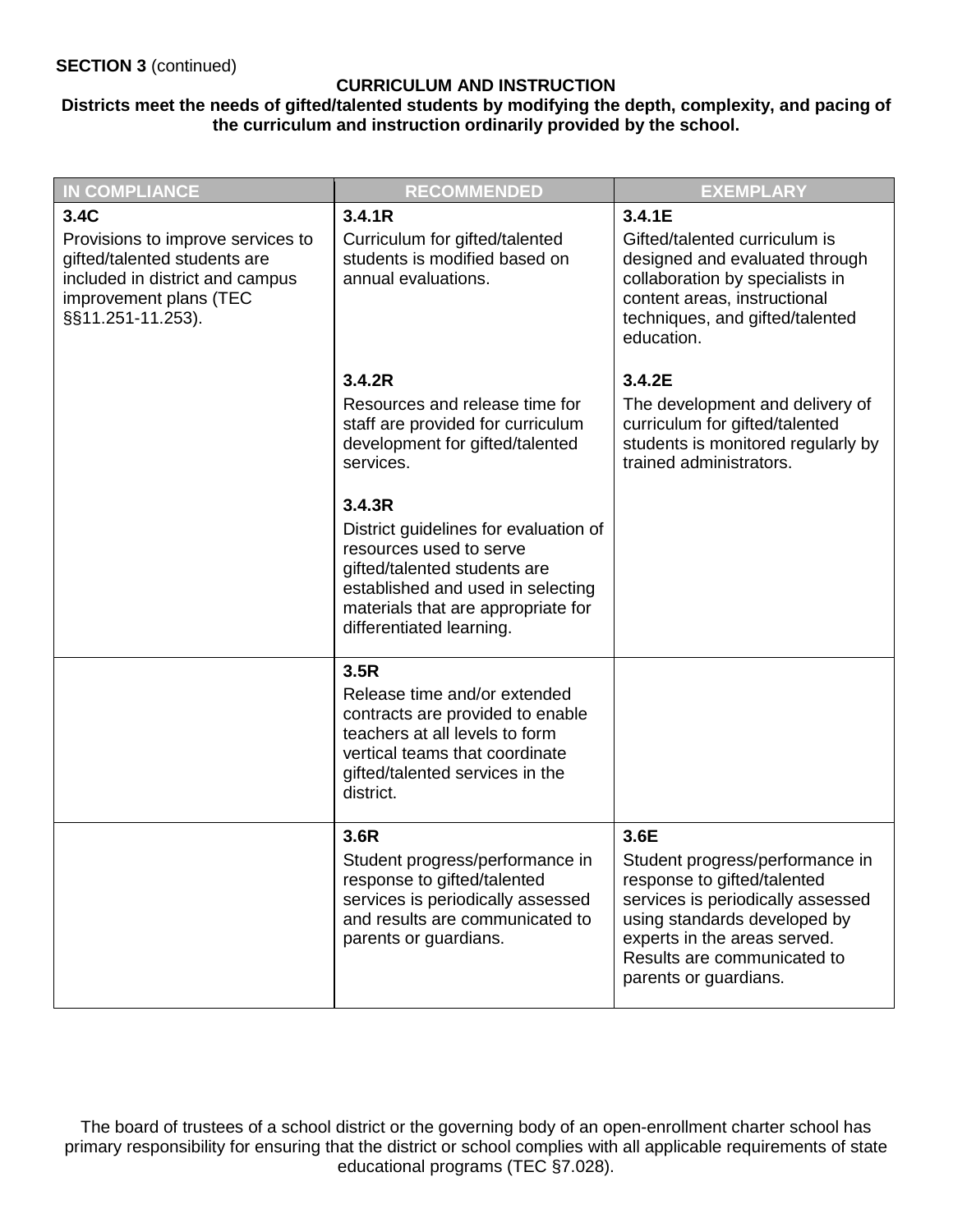#### **PROFESSIONAL DEVELOPMENT**

#### **All personnel involved in the planning, creation, and delivery of services to gifted/talented students possess the knowledge required to develop and provide appropriate options and differentiated curricula.**

| <b>IN COMPLIANCE</b>                                                                                                                                                                                                                                                                                                                                                                                                                                                                                                                                                                                                                           | <b>RECOMMENDED</b>                                                                                                                                                                          | <b>EXEMPLARY</b>                                                                                                                                                                                                        |
|------------------------------------------------------------------------------------------------------------------------------------------------------------------------------------------------------------------------------------------------------------------------------------------------------------------------------------------------------------------------------------------------------------------------------------------------------------------------------------------------------------------------------------------------------------------------------------------------------------------------------------------------|---------------------------------------------------------------------------------------------------------------------------------------------------------------------------------------------|-------------------------------------------------------------------------------------------------------------------------------------------------------------------------------------------------------------------------|
| 4.1.1C<br>A minimum of thirty (30) clock<br>hours of professional development<br>that includes nature and needs of<br>gifted/talented students,<br>identification and assessment of<br>gifted/talented students' needs,<br>and curriculum and instruction for<br>gifted/talented students is required<br>for teachers who provide<br>instruction and services that are a<br>part of the district's defined<br>gifted/talented services. Teachers<br>are required to have completed<br>the thirty (30) hours of<br>professional development prior to<br>their assignment to the district's<br>gifted/talented services (19 TAC<br>$§89.2(1)$ ). | 4.1.1R<br>Teachers are encouraged to<br>pursue advanced degrees or<br>obtain additional professional<br>development in their teaching<br>discipline and/or in gifted/talented<br>education. | 4.1E<br>District support in the form of<br>release time or tuition assistance<br>is available for graduate studies in<br>gifted/talented education for<br>teachers who provide services to<br>gifted/talented students. |
| 4.1.2C<br>Teachers without required training<br>who are assigned to provide<br>instruction and services that are<br>part of the district's defined<br>gifted/talented services are<br>required to complete the thirty (30)<br>hour training within one semester<br>$(19$ TAC $\S 89.2(2)$ ).                                                                                                                                                                                                                                                                                                                                                   | 4.1.2R<br>Release time is provided for<br>teachers and administrators to<br>visit campuses or districts that<br>have model services for<br>gifted/talented students.                        |                                                                                                                                                                                                                         |
|                                                                                                                                                                                                                                                                                                                                                                                                                                                                                                                                                                                                                                                | 4.1.3R<br>A written plan for professional<br>development in the area of<br>gifted/talented education that is<br>based on identified needs is<br>implemented and updated<br>annually.        |                                                                                                                                                                                                                         |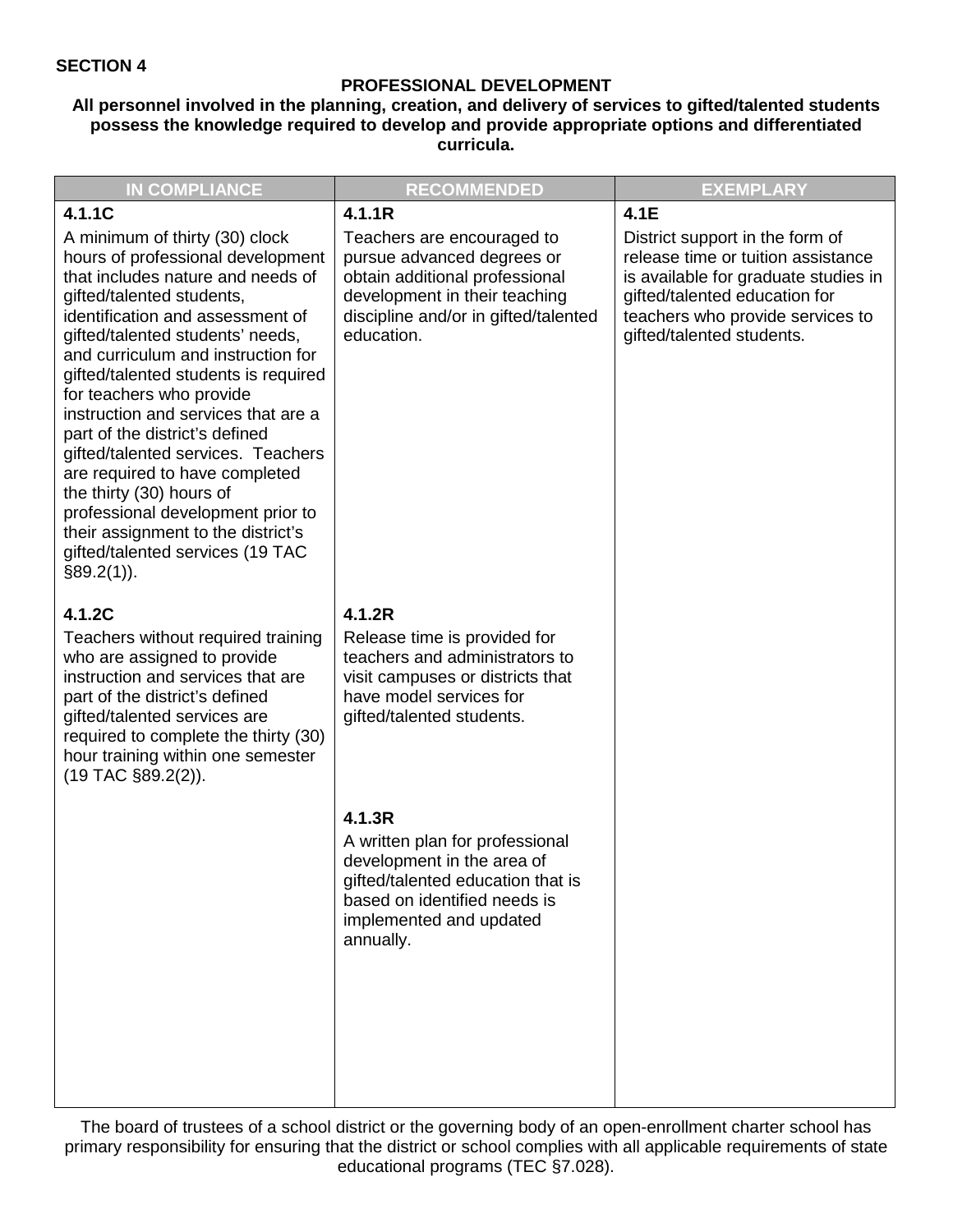#### **PROFESSIONAL DEVELOPMENT**

#### **All personnel involved in the planning, creation, and delivery of services to gifted/talented students possess the knowledge required to develop and provide appropriate options and differentiated curricula.**

| <b>IN COMPLIANCE</b>                                                                                                                                                                                                                                                                                                                 | <b>RECOMMENDED</b>                                                                                                                                                                                                                                 | <b>EXEMPLARY</b>                                                                                                                                                                                                                                                                                                                                                                                |
|--------------------------------------------------------------------------------------------------------------------------------------------------------------------------------------------------------------------------------------------------------------------------------------------------------------------------------------|----------------------------------------------------------------------------------------------------------------------------------------------------------------------------------------------------------------------------------------------------|-------------------------------------------------------------------------------------------------------------------------------------------------------------------------------------------------------------------------------------------------------------------------------------------------------------------------------------------------------------------------------------------------|
| 4.2C                                                                                                                                                                                                                                                                                                                                 | 4.2.1R                                                                                                                                                                                                                                             | 4.2E                                                                                                                                                                                                                                                                                                                                                                                            |
| Teachers who provide instruction<br>and services that are a part of the<br>district's defined gifted/talented<br>services receive a minimum of six<br>(6) hours annually of professional<br>development in gifted/talented<br>education that is related to state<br>teacher education standards (19<br>TAC §89.2(3) and TAC §233.1). | All staff receive an orientation to<br>the district's gifted/talented<br>identification processes and<br>gifted/talented services provided<br>by the district or campus, along<br>with training on the nature and<br>needs of the gifted/talented. | Mentors and others who offer<br>specialized instruction for<br>gifted/talented students are<br>provided training to increase their<br>understanding of the nature and<br>needs of these students and the<br>district goals for the students,<br>including the state goal for<br>gifted/talented students.                                                                                       |
|                                                                                                                                                                                                                                                                                                                                      | 4.2.2R<br>Annually, each teacher new to the<br>district receives an orientation to<br>the district's gifted/talented<br>identification processes and the<br>district's services for<br>gifted/talented students.                                   |                                                                                                                                                                                                                                                                                                                                                                                                 |
| 4.3C<br>Administrators and counselors<br>who have authority for service<br>decisions are required to complete<br>a minimum of six (6) hours of<br>professional development that<br>includes nature and needs of<br>gifted/talented students and<br>service options for gifted/talented<br>students (19 TAC §89.2(4)).                | 4.3R<br>Local district boards of trustees<br>are encouraged to pursue<br>professional development on the<br>Texas State Plan for the<br><b>Education of Gifted/Talented</b><br>Students.                                                           | 4.3E<br>Administrators and counselors<br>who have authority for<br>gifted/talented service decisions<br>receive a minimum of six (6) hours<br>annually of professional<br>development in gifted/talented<br>education.                                                                                                                                                                          |
| 4.4C<br>Evaluation of professional<br>development activities for<br>gifted/talented education is<br>ongoing and related to state<br>teacher education standards, and<br>the results of the evaluation are<br>used in making decisions<br>regarding future staff development<br>plans (19 TAC §89.5 and TAC<br>$§233.1$ ).            | 4.4R<br>Opportunities for professional<br>development in the area of<br>gifted/talented education are<br>provided on a regular basis, and<br>information on them is<br>disseminated to professionals in<br>the district.                           | 4.4.1E<br>A long-range plan for professional<br>development that culminates in<br>graduate studies in gifted/talented<br>education, supplemental<br>gifted/talented certification, and/or<br>advanced degrees in<br>gifted/talented education and/or<br>their teaching discipline is pursued<br>by a majority of the teachers who<br>provide advanced-level and/or<br>gifted/talented services. |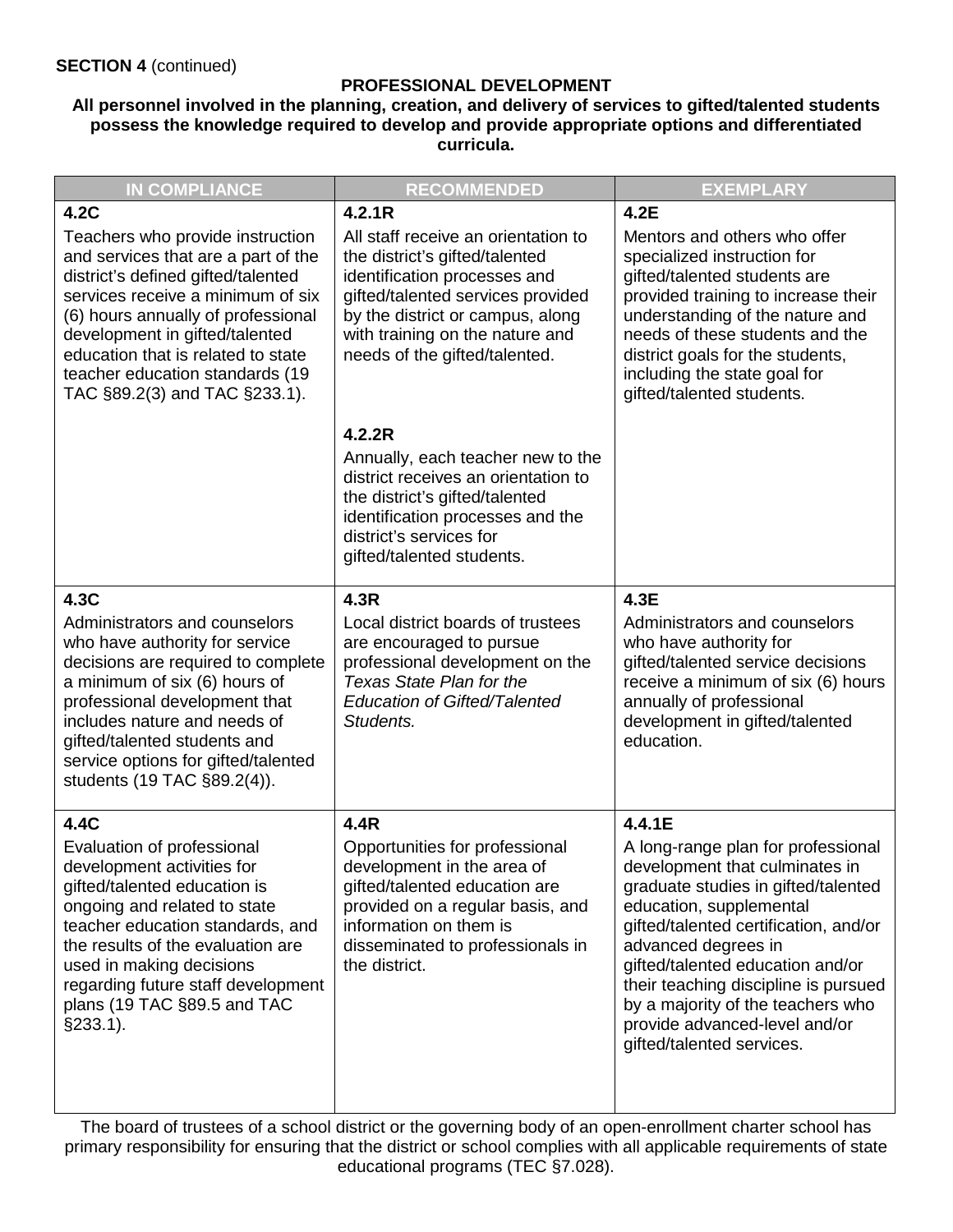#### **PROFESSIONAL DEVELOPMENT**

#### **All personnel involved in the planning, creation, and delivery of services to gifted/talented students possess the knowledge required to develop and provide appropriate options and differentiated curricula.**

| <b>IN COMPLIANCE</b> | <b>RECOMMENDED</b> | <b>EXEMPLARY</b>                                                                                                                   |
|----------------------|--------------------|------------------------------------------------------------------------------------------------------------------------------------|
|                      |                    | 4.4.2E<br>Gifted/talented services staff are<br>involved in planning and<br>conducting the district's<br>gifted/talented training. |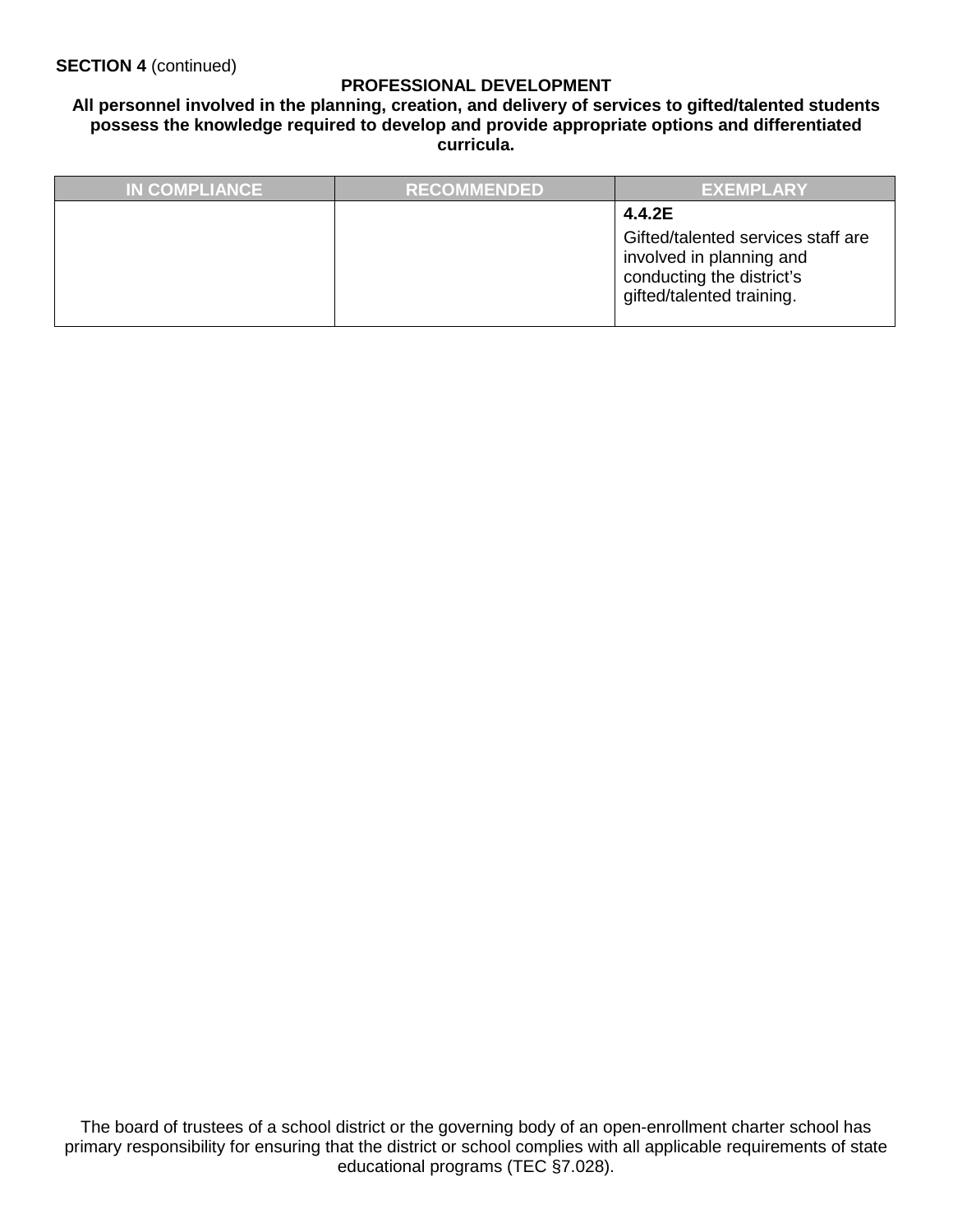#### **FAMILY/COMMUNITY INVOLVEMENT**

**The district involves family and community members in services designed for gifted/talented students throughout the school year.**

| <b>IN COMPLIANCE</b>                                                                                                                                                                                    | <b>RECOMMENDED</b>                                                                                                                                                                     | <b>EXEMPLARY</b>                                                                                                                                                                                                                                                   |
|---------------------------------------------------------------------------------------------------------------------------------------------------------------------------------------------------------|----------------------------------------------------------------------------------------------------------------------------------------------------------------------------------------|--------------------------------------------------------------------------------------------------------------------------------------------------------------------------------------------------------------------------------------------------------------------|
| 5.1C                                                                                                                                                                                                    | 5.1.1R                                                                                                                                                                                 | 5.1.1E                                                                                                                                                                                                                                                             |
| Written policies are developed on<br>gifted/talented student<br>identification, approved by the<br>local board of trustees and<br>disseminated to parents (19 TAC<br>$§89.1$ ).                         | Input from family and community<br>representatives on gifted/talented<br>identification and assessment<br>procedures is invited annually.                                              | Information is shared and<br>meetings are held annually<br>requesting parent and community<br>recommendations regarding<br>students who may need<br>gifted/talented services.                                                                                      |
|                                                                                                                                                                                                         | 5.1.2R<br>Information is shared or meetings<br>are held annually requesting<br>parent and community<br>recommendations regarding<br>students who may need<br>gifted/talented services. | 5.1.2E<br>The opportunity to participate in a<br>parent association for the<br>gifted/talented is provided to<br>parents.                                                                                                                                          |
| 5.2C                                                                                                                                                                                                    | 5.2.1R                                                                                                                                                                                 | 5.2.1E                                                                                                                                                                                                                                                             |
| An array of learning opportunities<br>is provided for gifted/talented<br>students in grades K - 12, and<br>parents are informed of all<br>gifted/talented services and<br>opportunities (19 TAC §89.3). | Orientation and periodic updates<br>are provided for parents of<br>students identified for and<br>provided gifted/talented services.                                                   | Community volunteers are<br>organized and provided an<br>orientation about working with<br>gifted/talented students.                                                                                                                                               |
|                                                                                                                                                                                                         | 5.2.2R                                                                                                                                                                                 | 5.2.2E                                                                                                                                                                                                                                                             |
|                                                                                                                                                                                                         | Support and assistance is<br>provided to the district in<br>gifted/talented service planning<br>and improvement by a<br>parent/community advisory<br>committee.                        | Liaisons with business and<br>community organizations are<br>established, and the use of<br>community resources (retired<br>community members, foundations,<br>universities, etc.) is evident in the<br>service options available for<br>gifted/talented students. |
|                                                                                                                                                                                                         | 5.2.3R                                                                                                                                                                                 | 5.2.3E                                                                                                                                                                                                                                                             |
|                                                                                                                                                                                                         | Products and achievements of<br>gifted/talented students are<br>shared with the community.                                                                                             | Professional development<br>opportunities are offered by the<br>gifted/talented coordinator in<br>collaboration with the parent<br>advisory committee to staff,<br>parents, and community<br>members.                                                              |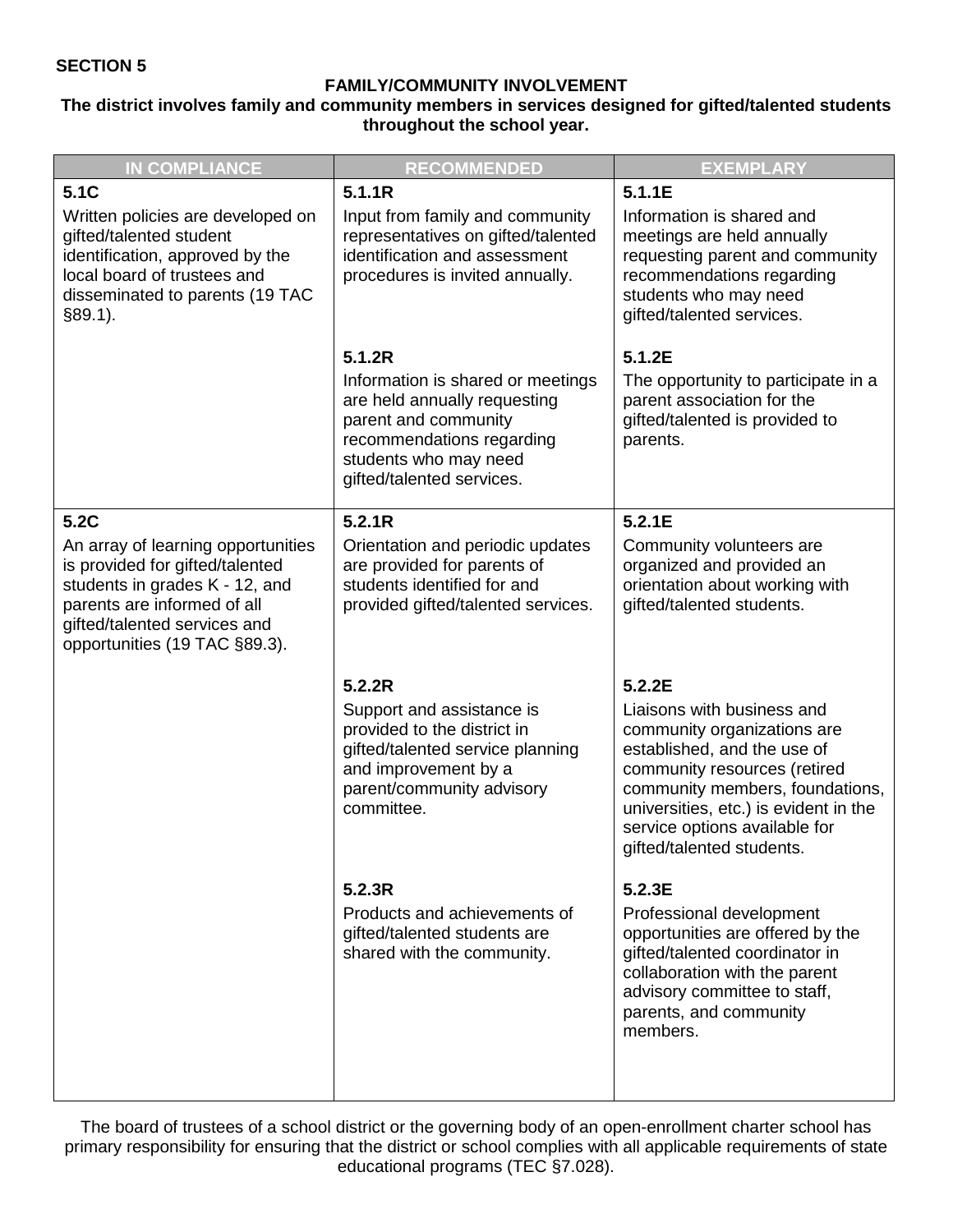#### **FAMILY/COMMUNITY INVOLVEMENT**

#### **The district involves family and community members in services designed for gifted/talented students throughout the school year.**

| <b>IN COMPLIANCE</b>                                                                                                                                                                                                                                     | <b>RECOMMENDED</b>                                                                                                                               | <b>EXEMPLARY</b>                                                                                                                           |
|----------------------------------------------------------------------------------------------------------------------------------------------------------------------------------------------------------------------------------------------------------|--------------------------------------------------------------------------------------------------------------------------------------------------|--------------------------------------------------------------------------------------------------------------------------------------------|
|                                                                                                                                                                                                                                                          | 5.2.4R                                                                                                                                           | 5.2.4E                                                                                                                                     |
|                                                                                                                                                                                                                                                          | Presentations are given to<br>community groups and<br>organizations to solicit their<br>involvement in services for<br>gifted/talented students. | Support for mentorship and<br>independent study programs in<br>the district is solicited by the<br>parent/community advisory<br>committee. |
|                                                                                                                                                                                                                                                          | 5.2.5R<br>A data bank of community<br>resources is compiled for use by<br>gifted/talented students, their<br>teachers, and their parents.        |                                                                                                                                            |
| 5.3C<br>The effectiveness of<br>gifted/talented services is<br>evaluated annually, and the data<br>is used to modify and update<br>district and campus improvement<br>plans. Parents are included in the<br>evaluation process (TEC<br>§§11.251-11.253). |                                                                                                                                                  |                                                                                                                                            |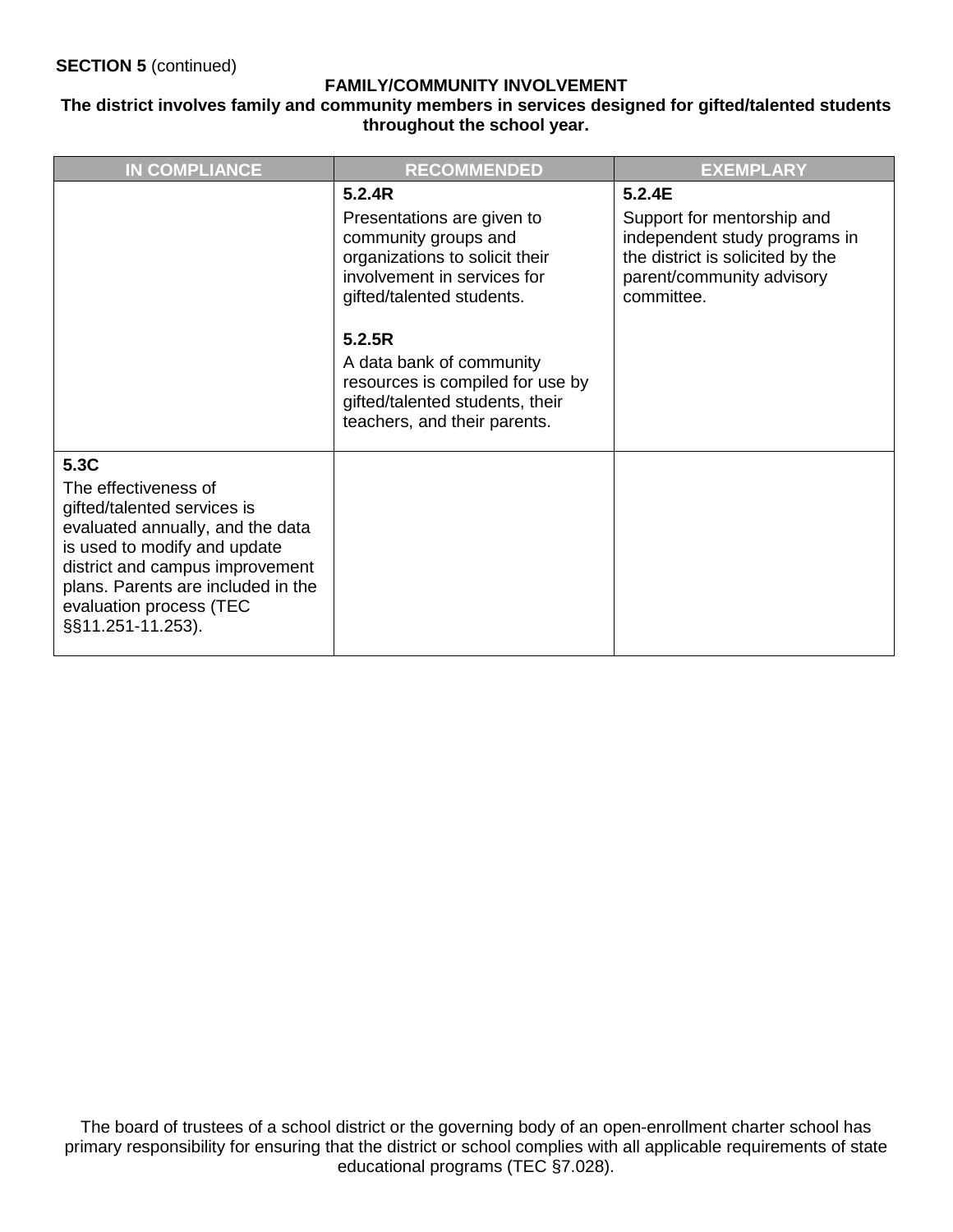## **TEXAS EDUCATION CODE CHAPTER 29. EDUCATIONAL PROGRAMS Subchapter D. Education Programs for Gifted and Talented Students**

## **§29.121. Definition.**

In this subchapter, "gifted and talented students" means a child or youth who performs at or shows the potential for performing at a remarkably high level of accomplishment when compared to others of the same age, experience, or environment and who:

- (1) exhibits high performance capability in an intellectual, creative, or artistic area;
- (2) possesses an unusual capacity for leadership; or
- (3) excels in a specific academic field.

## **§29.122. Establishment.**

Using criteria established by the State Board of Education, each school district shall adopt a process for identifying and serving gifted and talented students in the district and shall establish a program for those students in each grade level. A district may establish a shared services arrangement program with one or more other districts.

## **§29.123. State Plan: Assistance.**

The State Board of Education shall develop and periodically update a state plan for the education of gifted and talented students to guide school districts in establishing and improving programs for identified students. The regional education service centers may assist districts in implementing the state plan. In addition to obtaining assistance from a regional education service center, a district may obtain other assistance in implementing the plan. The plan shall be used for accountability purposes to measure the performance of districts in providing services to students identified as gifted and talented.

**Texas Education Code as passed by the 74th Legislature of the State of Texas. Effective September 1, 1995.**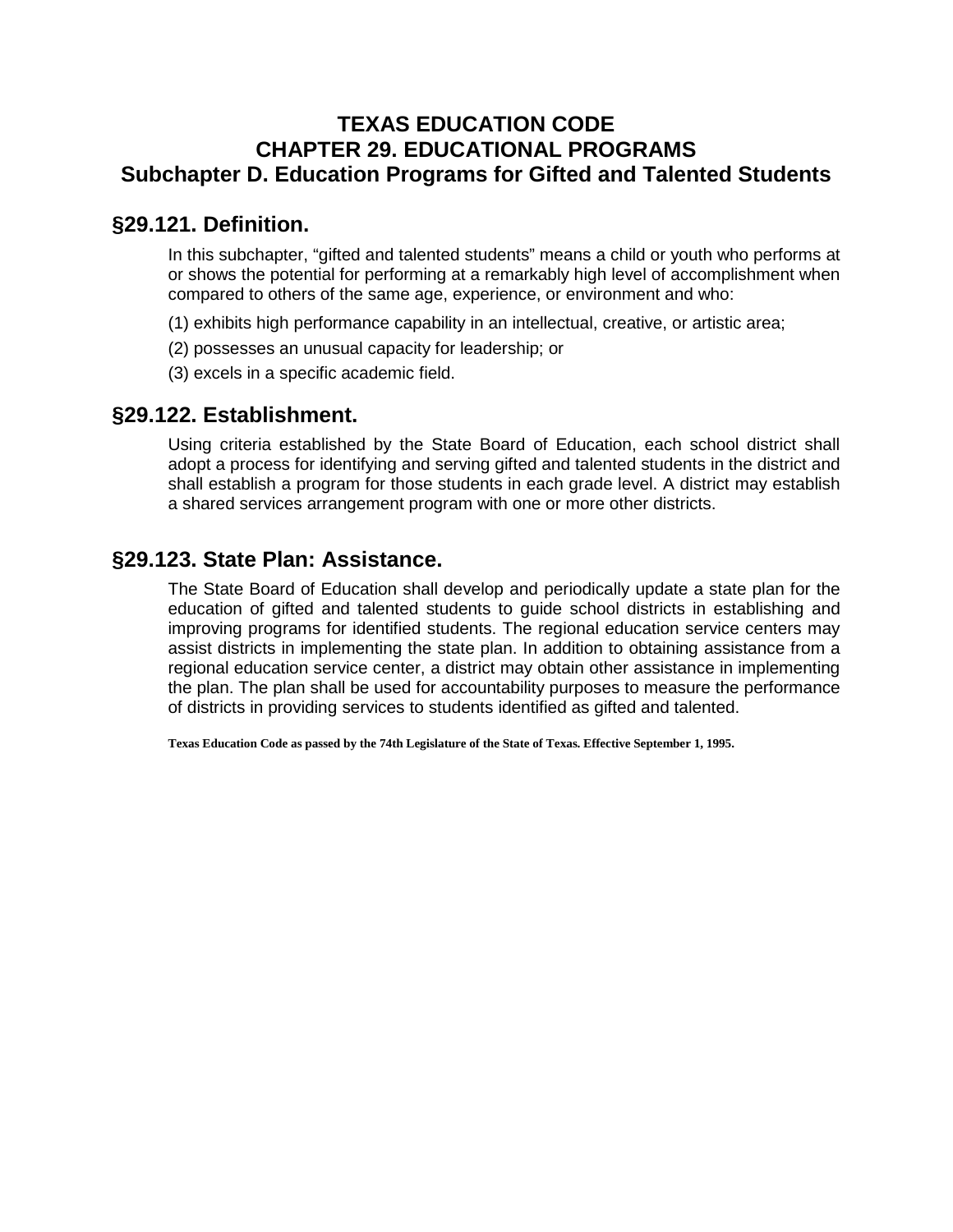## **TEXAS EDUCATION CODE CHAPTER 42. FOUNDATION SCHOOL PROGRAM Subchapter C. Special Allotments**

## **§42.156. Gifted and Talented Student Allotment.**

(a) For each identified student a school district serves in a program for gifted and talented students that the district certifies to the commissioner as complying with Subchapter D, Chapter 29, a district is entitled to an annual allotment equal to the district's adjusted basic allotment as determined under Section 42.102 or Section 42.103, as applicable, multiplied by .12 for each school year or a greater amount provided by appropriation.

(b) Funds allocated under this section, other than the amount that represents the programs share of general administrative costs, must be used in providing programs for gifted and talented students under Subchapter D, Chapter 29, including programs sanctioned by International Baccalaureate and Advanced Placement, or in developing programs for gifted and talented students. Each district must account for the expenditure of state funds as provided by rule of the State Board of Education. If by the end of the 12th month after receiving an allotment for developing a program a district has failed to implement a program, the district must refund the amount of the allotment to the agency within 30 days.

(c) Not more than five percent of a district's students in average daily attendance are eligible for funding under this section.

(d) If the amount of state funds for which school districts are eligible under this section exceeds the amount of state funds appropriated in any year for the programs, the commissioner shall reduce each district's tier one allotments in the same manner described for a reduction in allotments under Section 42.253.

(e) If the total amount of funds allotted under this section before a date set by rule of the State Board of Education is less than the total amount appropriated for a school year, the commissioner shall transfer the remainder to any program for which an allotment under Section 42.152 may be used.

(f) After each district has received allotted funds for this program, the State Board of Education may use up to \$500,000 of the funds allocated under this section for programs such as MATHCOUNTS, Future Problem Solving, Odyssey of the Mind, and Academic Decathlon, as long as these funds are used to train personnel and provide program services. To be eligible for funding under this subsection, a program must be determined by the State Board of Education to provide services that are effective and consistent with the state plan for gifted and talented education. [Sections 42.157-42.200 reserved for expansion]

**Texas Education Code as passed by the 74th Legislature of the State of Texas. Effective September 1, 1995.**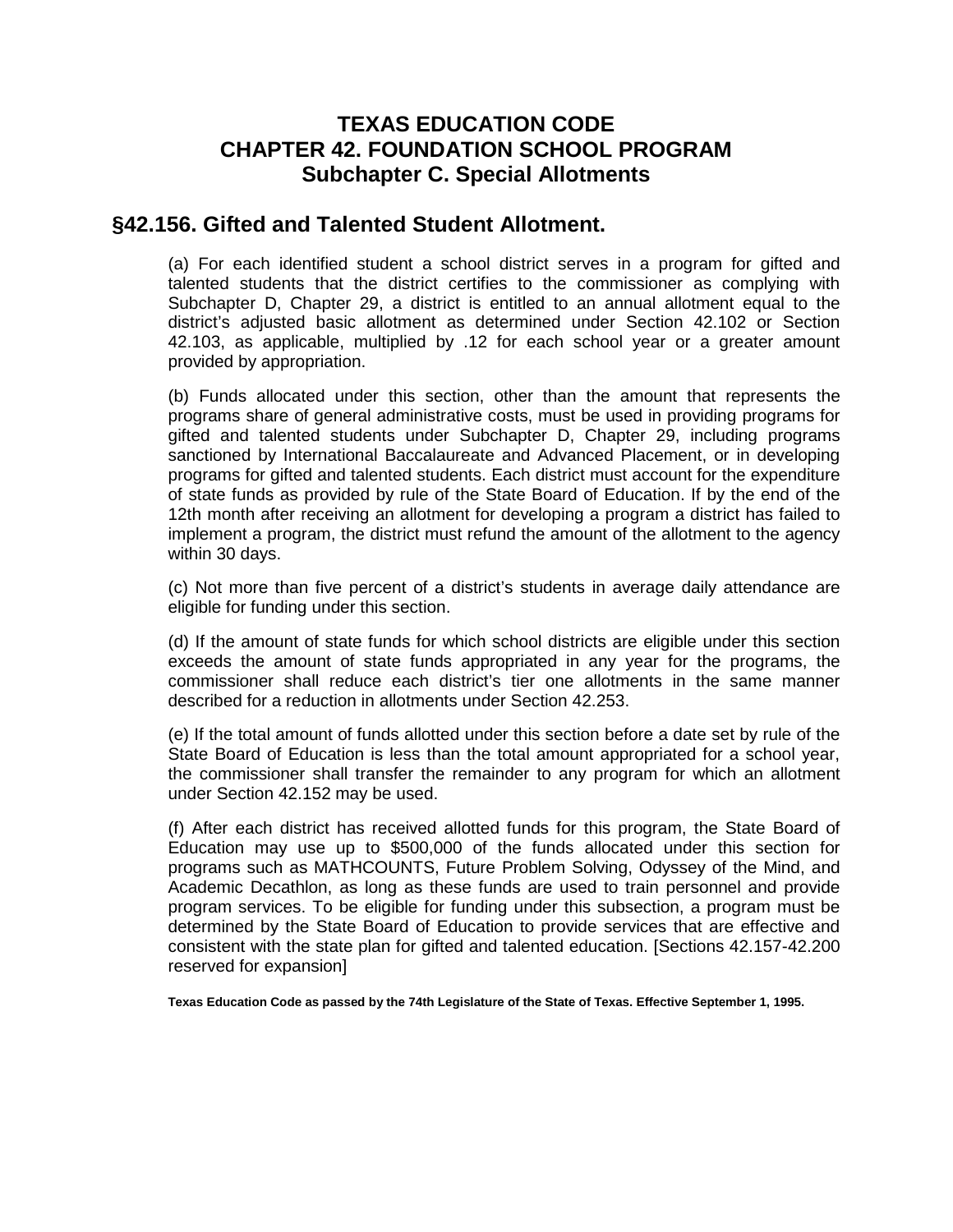## **TEXAS ADMINISTRATIVE CODE Title 19, Part II Chapter 89. Adaptations for Special Populations Subchapter A. Gifted/Talented Education**

## **§89.1 Student Assessment.**

School districts shall develop written policies on student identification that are approved by the local board of trustees and disseminated to parents. The policies must:

(1) include provisions for ongoing screening and selection of students who perform or show potential for performing at remarkably high levels of accomplishment in the areas defined in the Texas Education Code, §29.121;

(2) include assessment measures collected from multiple sources according to each area defined in The Texas State Plan for the Education of Gifted/Talented Students;

(3) include data and procedures designed to ensure that students from all populations in the district have access to assessment and, if identified, services for the gifted/ talented program;

(4) provide for final selection of students to be made by a committee of at least three local district educators who have received training in the nature and needs of gifted students; and

(5) include provisions regarding furloughs, reassessment, exiting of students from program services, transfer students, and appeals of district decisions regarding program placement.

**Source: The provisions of the §89.1 adopted to be effective September 1, 1996, 21 TexReg 5690.** 

## **§89.2 Professional Development.**

School districts shall ensure that:

(1) prior to assignment in the program, teachers who provide instruction and services that are a part of the program for gifted students have a minimum of 30 hours of staff development that includes nature and needs of gifted/talented students, assessing student needs, and curriculum and instruction for gifted students;

(2) teachers without training required in paragraph (1) of this section who provide instruction and services that are part of the gifted/talented program must complete the 30-hour training requirement within one semester;

(3) teachers who provide instruction and services that are a part of the program for gifted students receive a minimum of six hours annually of professional development in gifted education; and

(4) administrators and counselors who have authority for program decisions have a minimum of six hours of professional development that includes nature and needs of gifted/talented students and program options.

**Source: The provisions of this §89.2 adopted to be effective September 1, 1996, 21 TexReg 5690; amended to be effective February 13, 2000, 25 TexReg 776.**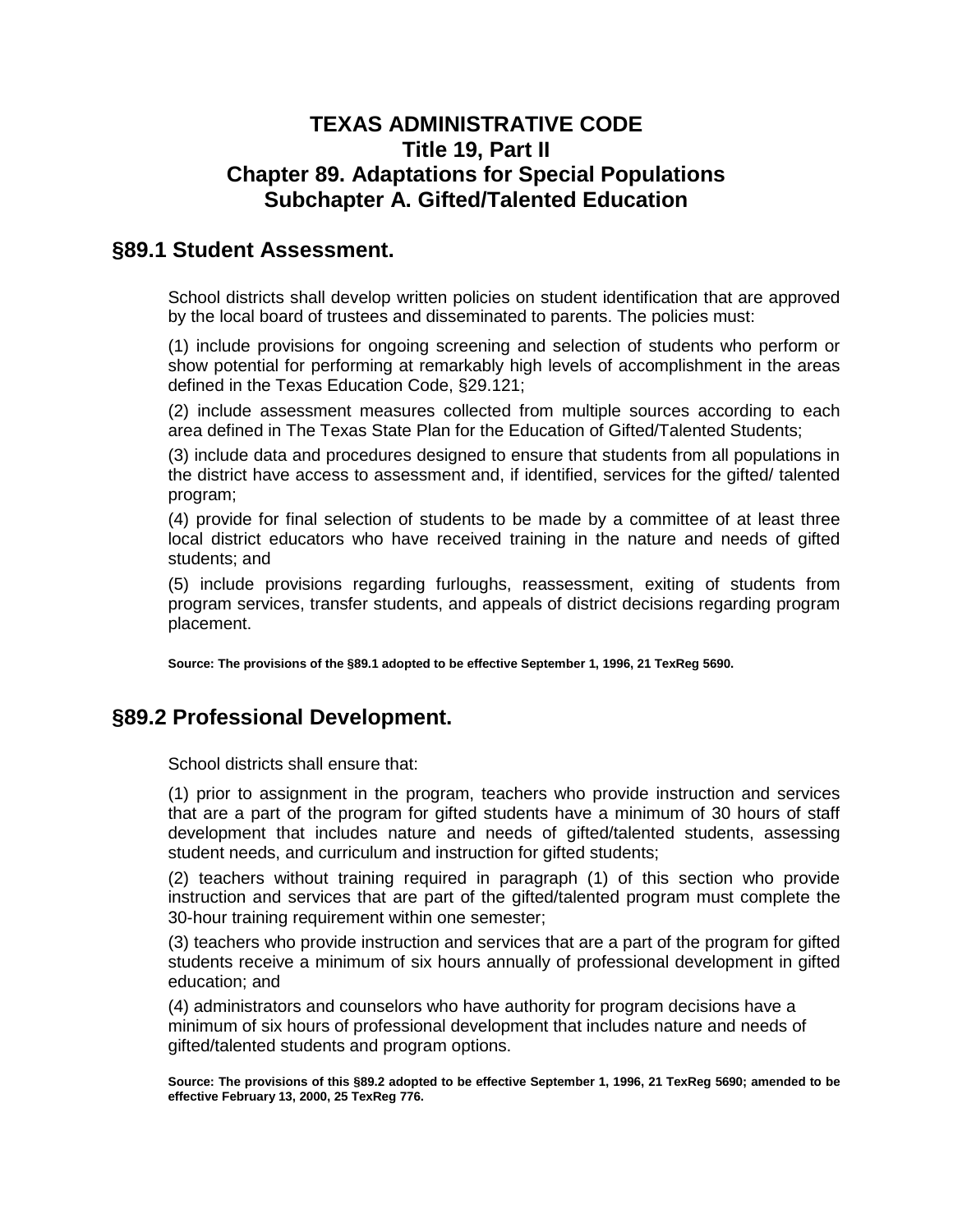## **§89.3 Student Services.**

School districts shall provide an array of learning opportunities for gifted/talented students in kindergarten through Grade 12 and shall inform parents of the opportunities. Options must include:

(1) instructional and organizational patterns that enable identified students to work together as a group, to work with other students, and to work independently;

(2) a continuum of learning experiences that leads to the development of advanced-level products and performances;

(3) in-school and, when possible, out-of-school options relevant to the student's area of strength that are available during the entire school year; and

(4) opportunities to accelerate in areas of strength.

**Source: The provisions of this §89.3 adopted to be effective September 1, 1996, 21 TexReg 5690.** 

## **§89.4 Fiscal Responsibility.**

Repealed. Please see §105.11 below.

**Source: The provisions of this §89.4 repealed to be effective May 23, 2011, 36 TexReg 3187.** 

## **§89.5 Program Accountability.**

School districts shall ensure that student assessment and services for gifted/talented students comply with accountability standards defined in the *Texas State Plan for the Education of the Gifted/Talented*.

**Source: The provisions of this §89.5 adopted to be effective September 1, 1996, 21 TexReg 5690.** 

## **§105.11. Maximum Allowable Indirect Cost.**

No more than 48% of each school district's Foundation School Program (FSP) special allotments under the Texas Education Code, Chapter 42, Subchapter C, may be expended for indirect costs related to the following programs: compensatory education, bilingual education and special language programs, and special education. No more than 45% of each school district's FSP special allotments under the Texas Education Code, Chapter 42, Subchapter C, may be expended for indirect costs related to gifted and talented education programs. No more than 42% of each school district's FSP special allotments under the Texas Education Code, Chapter 42, Subchapter C, may be expended for indirect costs related to career and technical education programs. Indirect costs may be attributed to the following expenditure function codes: 34--Student Transportation; 41--General Administration; 81--Facilities Acquisition and Construction; and the Function 90 series of the general fund, as defined in the Texas Education Agency publication, Financial Accountability System Resource Guide.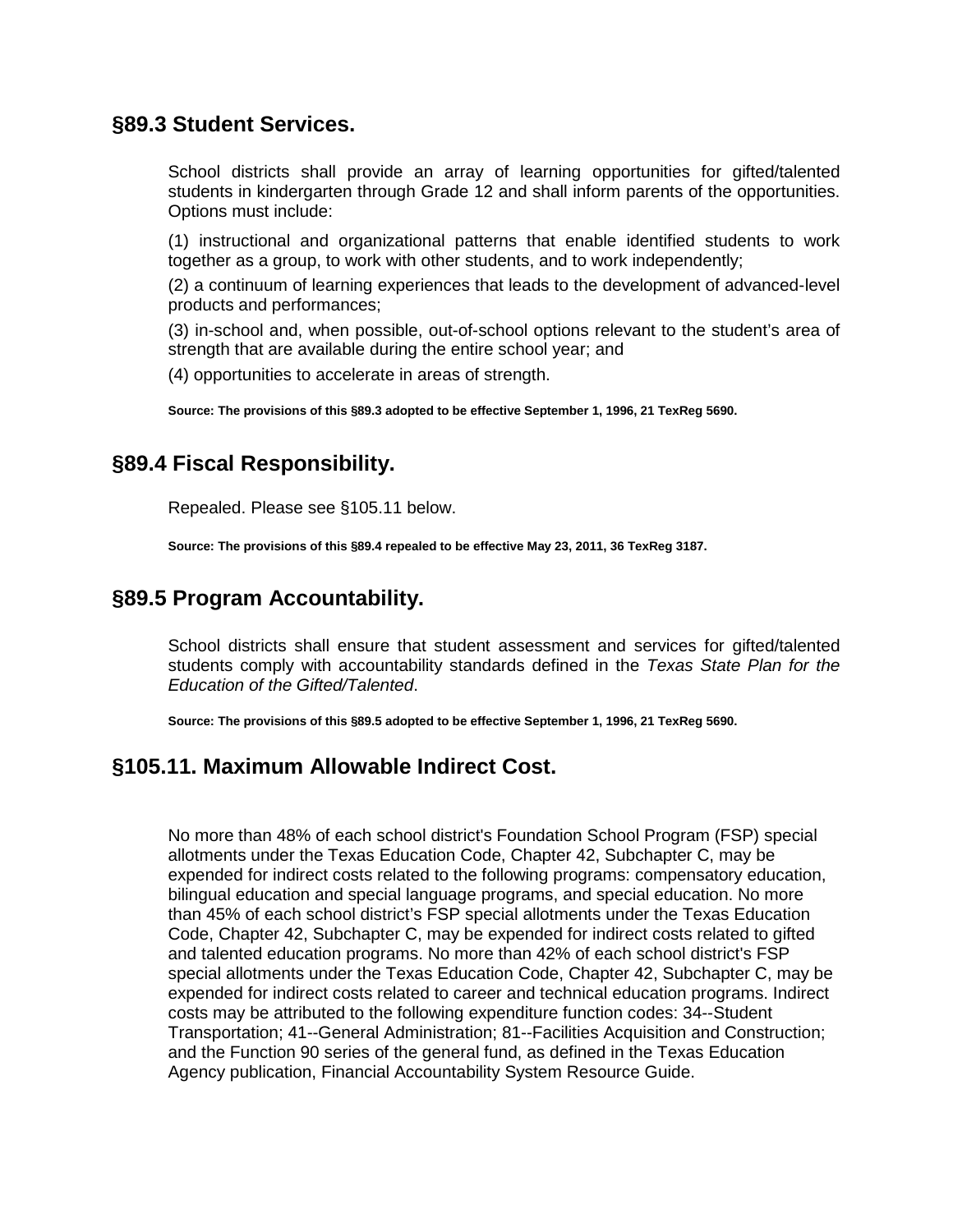(b) For the 2012-2013 school year and each year thereafter, a school district may choose to use a greater indirect cost allotment under the Texas Education Code, §§ 42.151, 42.153, 42.154, and 42.156, to the extent the school district receives less funding per weighted student in state and local maintenance and operations revenue than in the 2011-2012 school year. The commissioner of education shall develop a methodology for a school district to make a determination under this section and may require any information necessary to implement this subsection. The commissioner's methodology must limit the percentage increase in allowable indirect cost to no more than the percentage decrease in state and local maintenance and operations revenue from the 2011-2012 school year.

**Source: The provisions of this §105.11 adopted to be effective September 1, 1996, 21 TexReg 5710; amended to be effective December 5, 2004, 29 TexReg 11347; amended to be effective December 31, 2009, 34 TexReg 9439; amended to be effective December 26, 2011, 36 TexReg 8825.**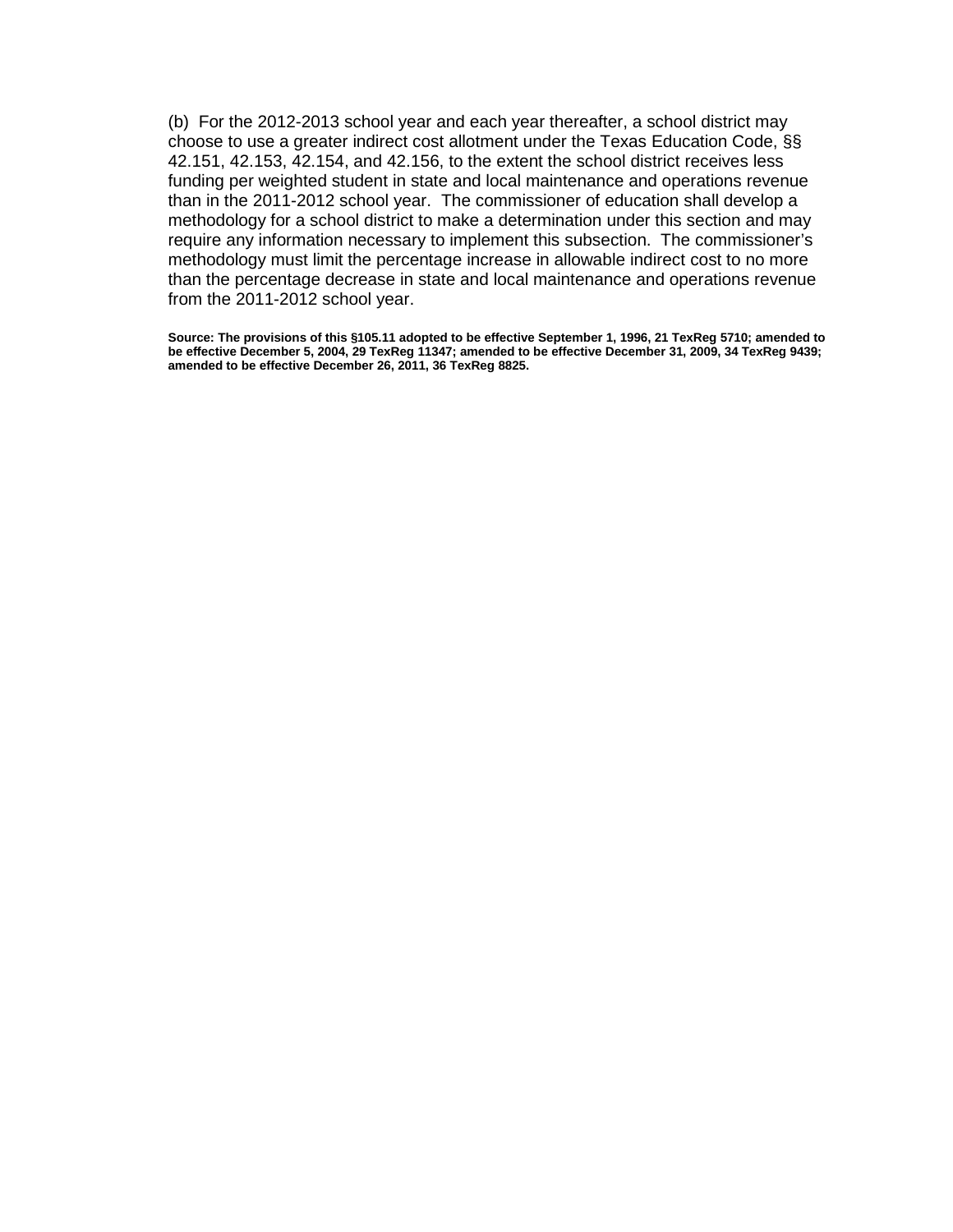## **GLOSSARY**

| <b>ACCELERATION</b>                                | strategy of mastering knowledge and skills at rates faster<br>or ages younger than the norm                                                                                                                                                                                                                                                                                                                                               |
|----------------------------------------------------|-------------------------------------------------------------------------------------------------------------------------------------------------------------------------------------------------------------------------------------------------------------------------------------------------------------------------------------------------------------------------------------------------------------------------------------------|
| <b>AREA OF GIFTEDNESS</b>                          | the specific set of abilities in which a student performs or<br>shows potential to perform at a remarkably high level of<br>accomplishment                                                                                                                                                                                                                                                                                                |
| <b>ARRAY OF LEARNING</b><br><b>EXPERIENCES</b>     | a menu of challenging activities or opportunities that fit the<br>unique interests and abilities of advanced-level students                                                                                                                                                                                                                                                                                                               |
| <b>ARTISTICALLY GIFTED</b>                         | possessing outstanding ability in the visual and/or<br>performing arts                                                                                                                                                                                                                                                                                                                                                                    |
| <b>COMPLEXITY</b>                                  | extension of content in, between, and across disciplines<br>through the study of themes, problems, and issues; seeing<br>relationships between and among ideas in/within the topic,<br>discipline, and disciplines; examining relationships in,<br>between, and across disciplines over time and from<br>multiple points of view                                                                                                          |
| <b>CONCURRENT ENROLLMENT</b>                       | the practice of enrolling in a college or university to earn<br>college or university credit while in high school                                                                                                                                                                                                                                                                                                                         |
| <b>CONTINUUM OF LEARNING</b><br><b>EXPERIENCES</b> | articulated intellectual, artistic, creative, and/or leadership<br>activities and opportunities that build upon one another<br>each year a student is in school                                                                                                                                                                                                                                                                           |
| <b>CREATIVELY GIFTED</b>                           | possessing outstanding imagination, thinking ability,<br>innovative or creative reasoning ability, ability in problem<br>solving, and/or high attainment in original or creative<br>thinking                                                                                                                                                                                                                                              |
| <b>CREDIT BY EXAM (CBE)</b>                        | method in which a student may receive credit for a<br>subject/course or accelerate through a grade by taking<br>one or more exams                                                                                                                                                                                                                                                                                                         |
| <b>DEPTH</b>                                       | exploration of content within a discipline to include<br>analyzing from the concrete to the abstract, familiar to the<br>unfamiliar, known to the unknown; exploring the discipline<br>by going beyond facts and concepts into generalizations,<br>principles, theories, laws; investigating the layers of<br>experience within a discipline through details, patterns,<br>trends, unanswered questions, and/or ethical<br>considerations |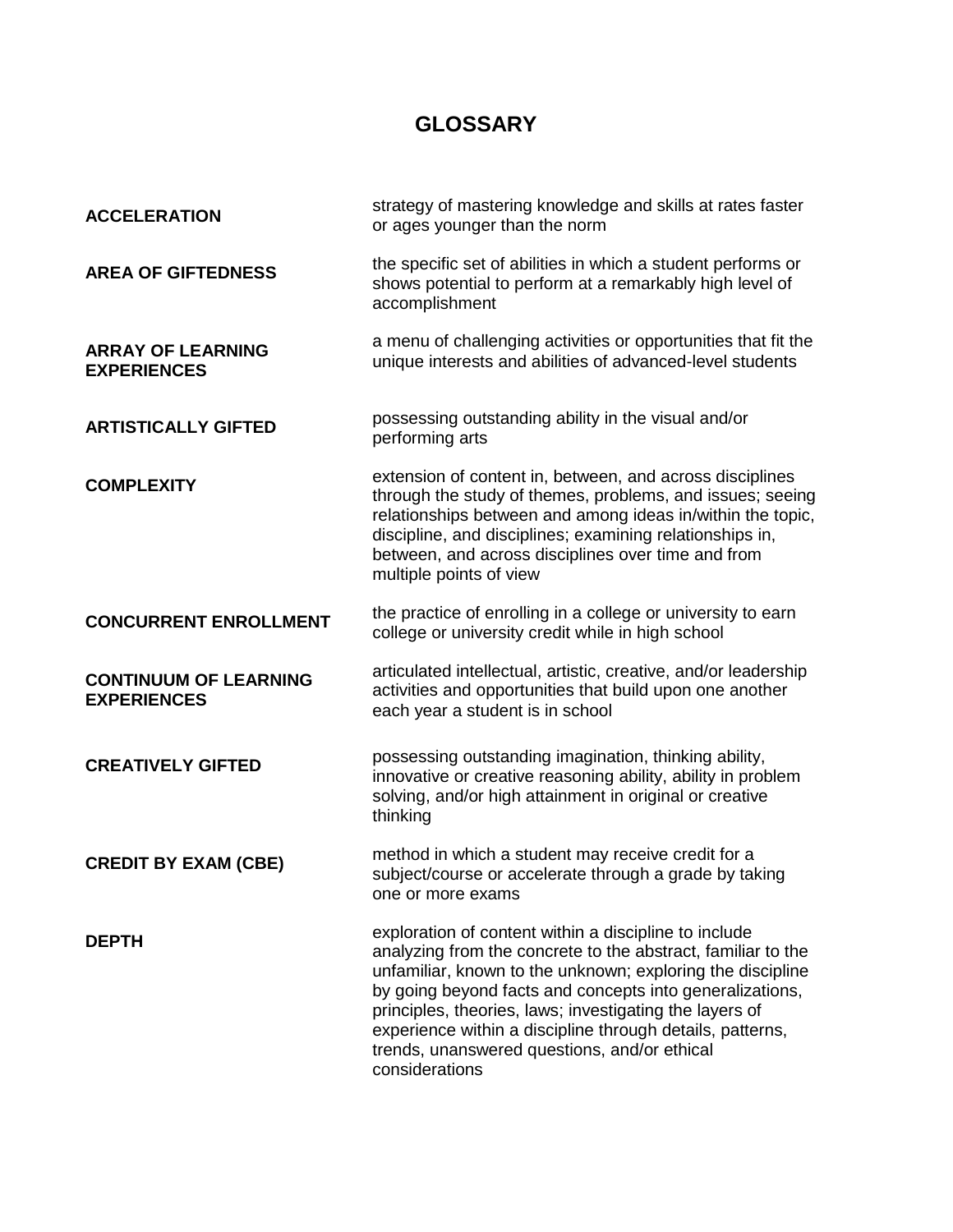| <b>DIFFERENTIATION</b>                                   | modification of curriculum and instruction according to<br>content, pacing, and/or product to meet unique student<br>needs in the classroom                                                                                                                                          |
|----------------------------------------------------------|--------------------------------------------------------------------------------------------------------------------------------------------------------------------------------------------------------------------------------------------------------------------------------------|
| <b>DISTINGUISHED ACHIEVEMENT</b><br><b>PROGRAM (DAP)</b> | the most rigorous of three (3) Texas high school programs                                                                                                                                                                                                                            |
| <b>DIVERSITY</b>                                         | the presence of difference between individuals and among<br>groups including but not limited to age, socioeconomics,<br>education, race and ethnicity, gender, culture, and<br>religious beliefs                                                                                     |
| <b>DUAL CREDIT</b>                                       | an opportunity for a student to earn high school credit for<br>successful completion of a college course                                                                                                                                                                             |
| <b>FOUNDATION CURRICULAR</b><br><b>AREAS</b>             | English language arts/reading, mathematics, science, and<br>social studies                                                                                                                                                                                                           |
| <b>FURLOUGH</b>                                          | a leave of absence from program services                                                                                                                                                                                                                                             |
| <b>GIFTED IN LEADERSHIP</b>                              | possessing the natural ability to influence others;<br>possessing skills in interpersonal relationships<br>demonstrated, for example, by outstanding ability in such<br>activities as student government                                                                             |
| <b>GIFTED IN SPECIFIC ACADEMIC</b><br><b>FIELDS</b>      | possessing superior ability or potential in a specific course<br>of study such as English language arts/reading,<br>mathematics, science, or social studies                                                                                                                          |
| <b>GIFTED/TALENTED SERVICES</b>                          | services and activities not ordinarily provided by the school<br>that are specifically designed to fully develop the<br>capabilities of students who give evidence of high<br>achievement or capability in areas such as intellectual,<br>creative, artistic, or leadership capacity |
| <b>INDEPENDENT STUDY</b>                                 | self-directed learning strategy where the teacher acts as<br>guide or facilitator, and the student plays a more active<br>role in designing and managing his or her own learning                                                                                                     |
| <b>INTELLECTUALLY GIFTED</b>                             | possessing superior intelligence, with potential or<br>demonstrated accomplishments in several fields of study;<br>ability to perform complex mental tasks                                                                                                                           |
|                                                          |                                                                                                                                                                                                                                                                                      |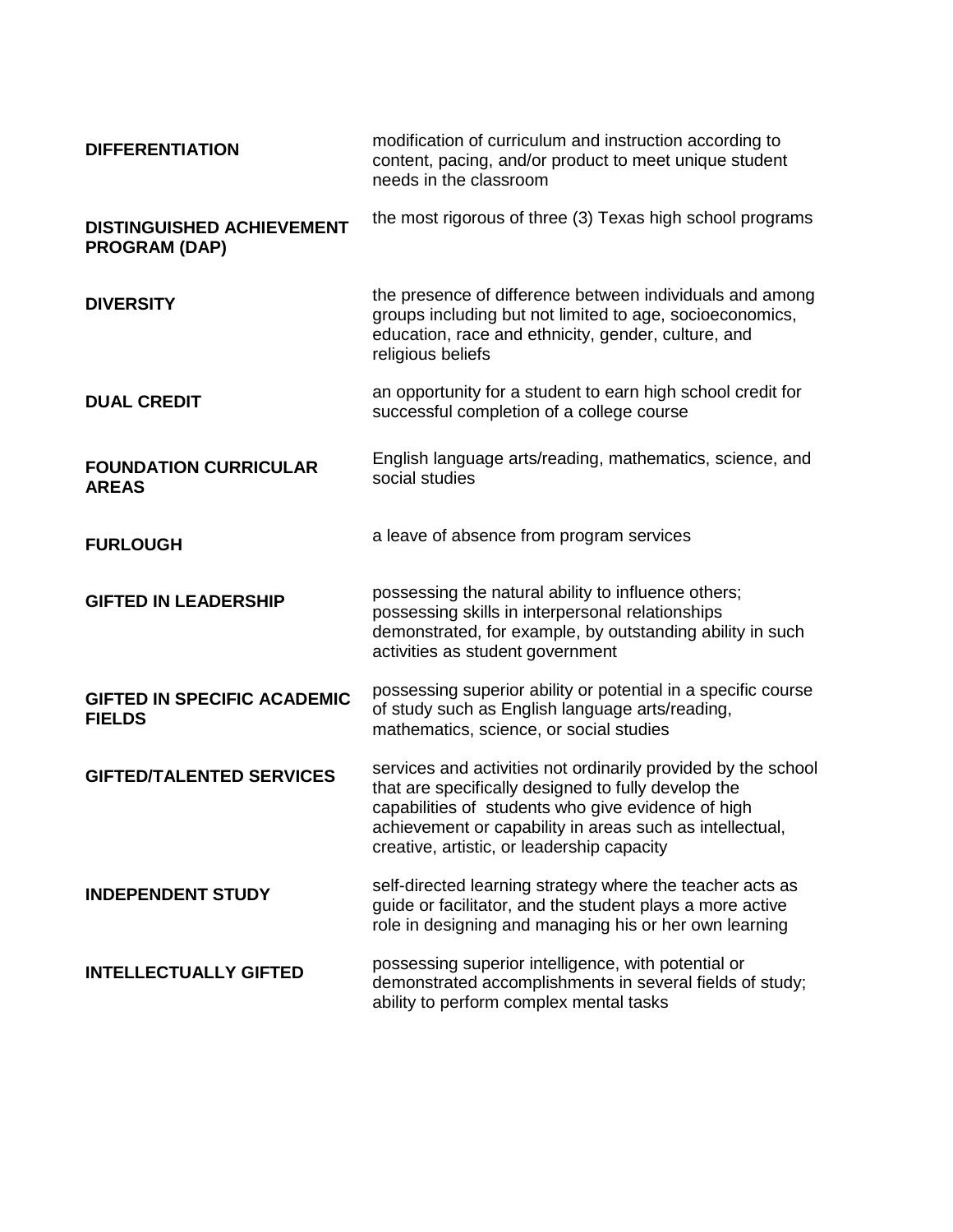| <b>MENTORSHIP</b>                                              | community member who shares his or her expertise with a<br>student of similar career or field-of-study aspirations                                                                                                                              |
|----------------------------------------------------------------|-------------------------------------------------------------------------------------------------------------------------------------------------------------------------------------------------------------------------------------------------|
| <b>QUALITATIVE MEASURES</b>                                    | performance indicators that cannot be recorded<br>numerically and that include observations, anecdotal<br>records, checklists, interviews, student products,<br>performances, etc.                                                              |
| <b>QUANTITATIVE MEASURES</b>                                   | performance indicators that can be expressed in terms of<br>definite numbers or amounts such as scores on<br>achievement tests                                                                                                                  |
| <b>TEXAS PERFORMANCE</b><br><b>STANDARDS PROJECT</b><br>(TPSP) | statewide standards and assessment system which<br>includes instructional materials designed to provide<br>assistance as districts achieve the state goal for<br>gifted/talented students (complete information at<br>http://www.texaspsp.org/) |